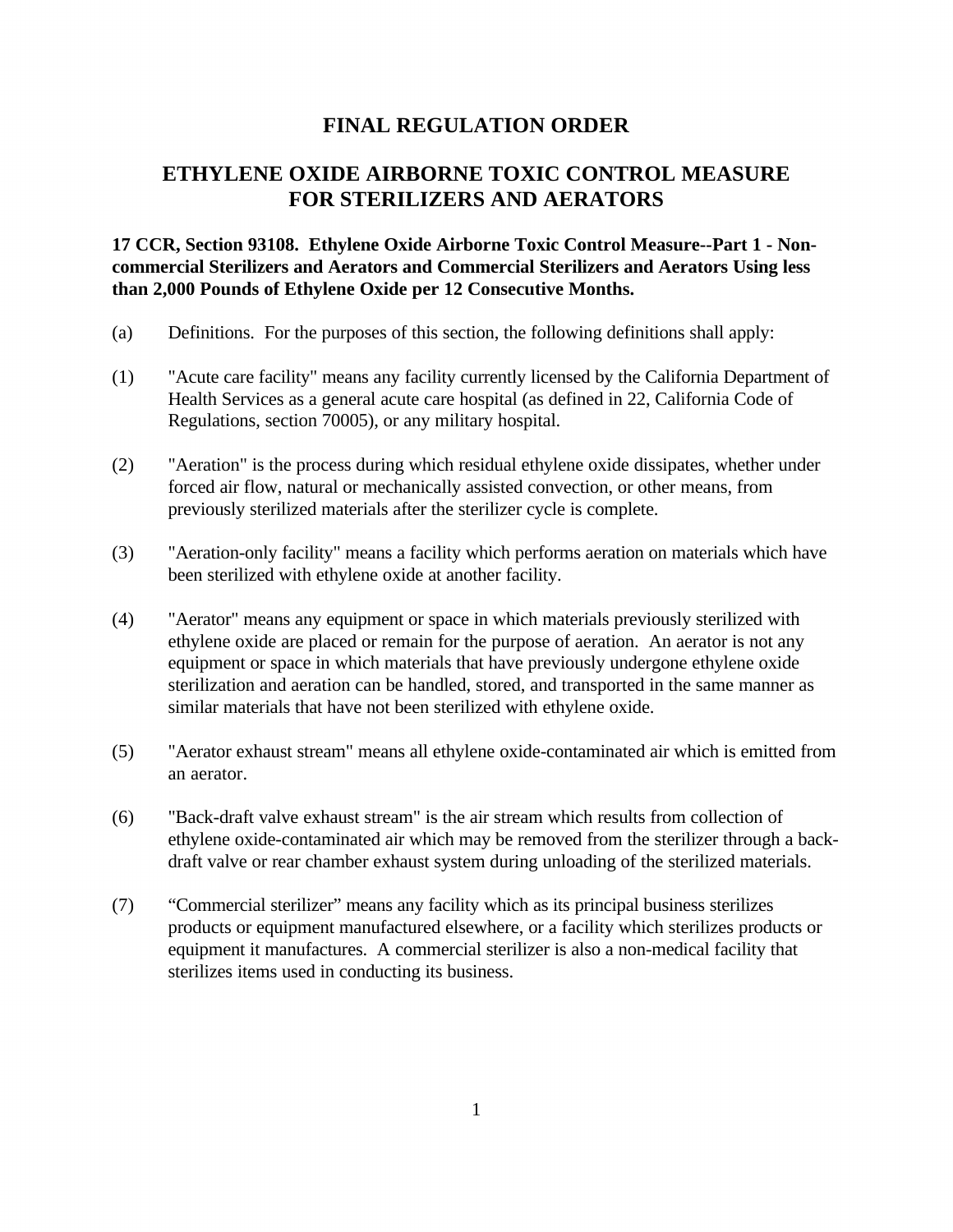- (8) "Control device" means an article, machine, equipment, or contrivance which reduces the amount of ethylene oxide between its inlet and outlet and which is sized, installed, operated, and maintained according to good engineering practices, as determined by the district.
- (9) "Control efficiency" is the ethylene oxide (EtO) mass or concentration reduction efficiency of a control device, as measured with ARB Test Method 431 (title 17, CCR, section 94143) according to the source testing requirements herein, and expressed as a percentage calculated across the control device as follows:

 $\Sigma$  (EtO in - EtO out) x 100 = % Control Efficiency  $\Sigma$  EtO in

- (10) "District" means the local air pollution control district or air quality management district.
- (11) "Ethylene oxide (EtO)" is the substance identified as a toxic air contaminant by the Air Resources Board in 17 CCR, section 93000.
- (12) "Facility" means any entity or entities which: own or operate a sterilizer or aerator, are owned or operated by the same person or persons, and are located on the same parcel or contiguous parcels of land.
- (13) "Facility-wide pounds of ethylene oxide used per year" is the total pounds of ethylene oxide used in all of the sterilizers at the facility during a one-year period.
- (14) "Leak-free" refers to that state which exists when the concentration of sterilant gas measured 1 cm. away from any portion of the exhaust system of a sterilizer or aerator, during conditions of maximum sterilant gas mass flow, is less than:
	- (A) 30 ppm for sterilant gas composed of 12% ethylene oxide/88% chlorofluorocarbon-12 by weight; and
	- (B) 10 ppm for other compositions of sterilant gas, as determined by ARB Test Method 21 (title 17, CCR, section 94124) using a portable flame ionization detector or a nondispersive infrared analyzer, calibrated with methane, or an acceptable alternative method or analytical instrument approved by the district. A chlorofluorocarbon-12 specific audible detector using a metal oxide semi-conductor sensor shall be considered an acceptable alternative for exhaust systems carrying a sterilant gas mixture of ethylene oxide and chlorofluorocarbon-12.
- (15) "Local medical emergency" means an unexpected occurrence in the area served by the acute care facility resulting in a sudden increase in the amount of medical treatments which require a significant increase in the operation of a sterilizer or aerator.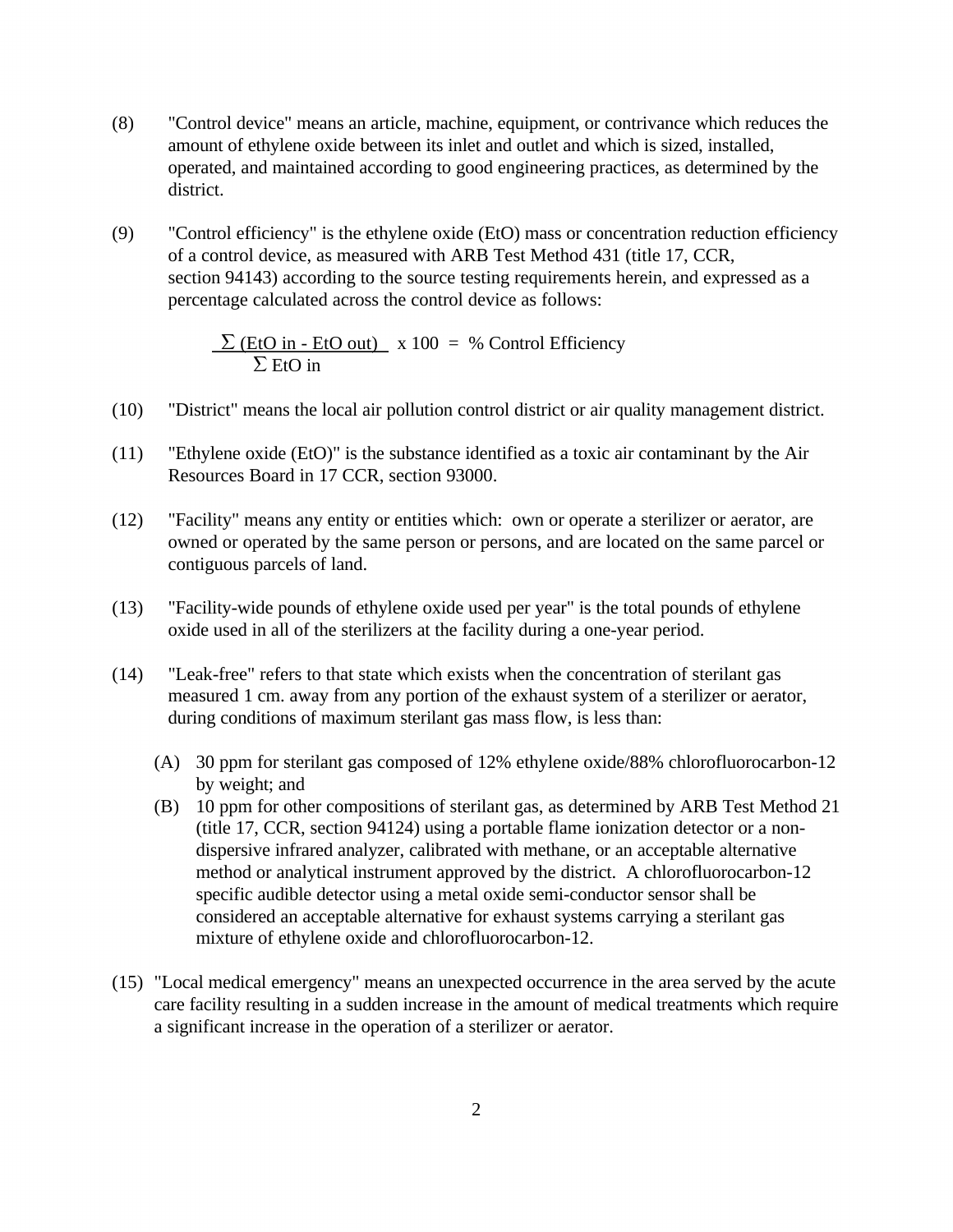- (16) "Non-commercial sterilizer" means a facility other than a commercial facility at which ethylene oxide is used for sterilizing or fumigation, or at which aeration occurs.
- ( 17) "Sterilant gas" means ethylene oxide or any combination of ethylene oxide and (an)other gas(es) used in a sterilizer.
- (18) "Sterilizer" means any equipment in which ethylene oxide is used as a biocide to destroy bacteria, viruses, fungi, and other unwanted organisms on materials. Equipment in which ethylene oxide is used to fumigate foodstuffs is considered a sterilizer.
- (19) "Sterilizer cycle" means the process which begins when ethylene oxide is introduced into the sterilizer, includes the initial purge or evacuation after sterilization, and subsequent air, steam or other washes, and ends after evacuation of the final air wash.
- (20) "Sterilizer door hood exhaust stream" is the air stream which results from collection of fugitive ethylene oxide emissions, by means of an existing hood over the sterilizer door, during the time that the sterilizer door is open after the sterilizer cycle has been completed.
- (21) "Sterilizer exhaust stream" is all ethylene oxide-contaminated air which is intentionally removed from the sterilizer during the sterilizer cycle.
- pump is <u>not</u> a device used solely to evacuate a sterilizer prior to the introduction of ethylene (22) "Sterilizer exhaust vacuum pump" means a device used to evacuate the sterilant gas during the sterilizer cycle, including any associated heat exchanger. A sterilizer exhaust vacuum oxide.
- (b) Applicability. Effective January 28, 1999, any person who owns or operates any noncommercial sterilizer or aerator or any person who owns or operates a commercial sterilizer or an aerator that uses less than 2,000 pounds of EtO per consecutive 12-month period after December 6, 1996, must comply with Part I of this regulation, section 93108.
- (c) Notification. Any person subject to this regulation must provide the district with the following information, in writing, within 30 days of the date of district adoption:
- (1) the name(s) of the owner and operator of the facility;
- (2) the location of the facility;
- (3) the number of sterilizers and aerators at the facility; and
- (4) an estimate of the total pounds of ethylene oxide and sterilant gas used by the facility, in all sterilizers, during the previous calendar year, as determined by a method approved by the district.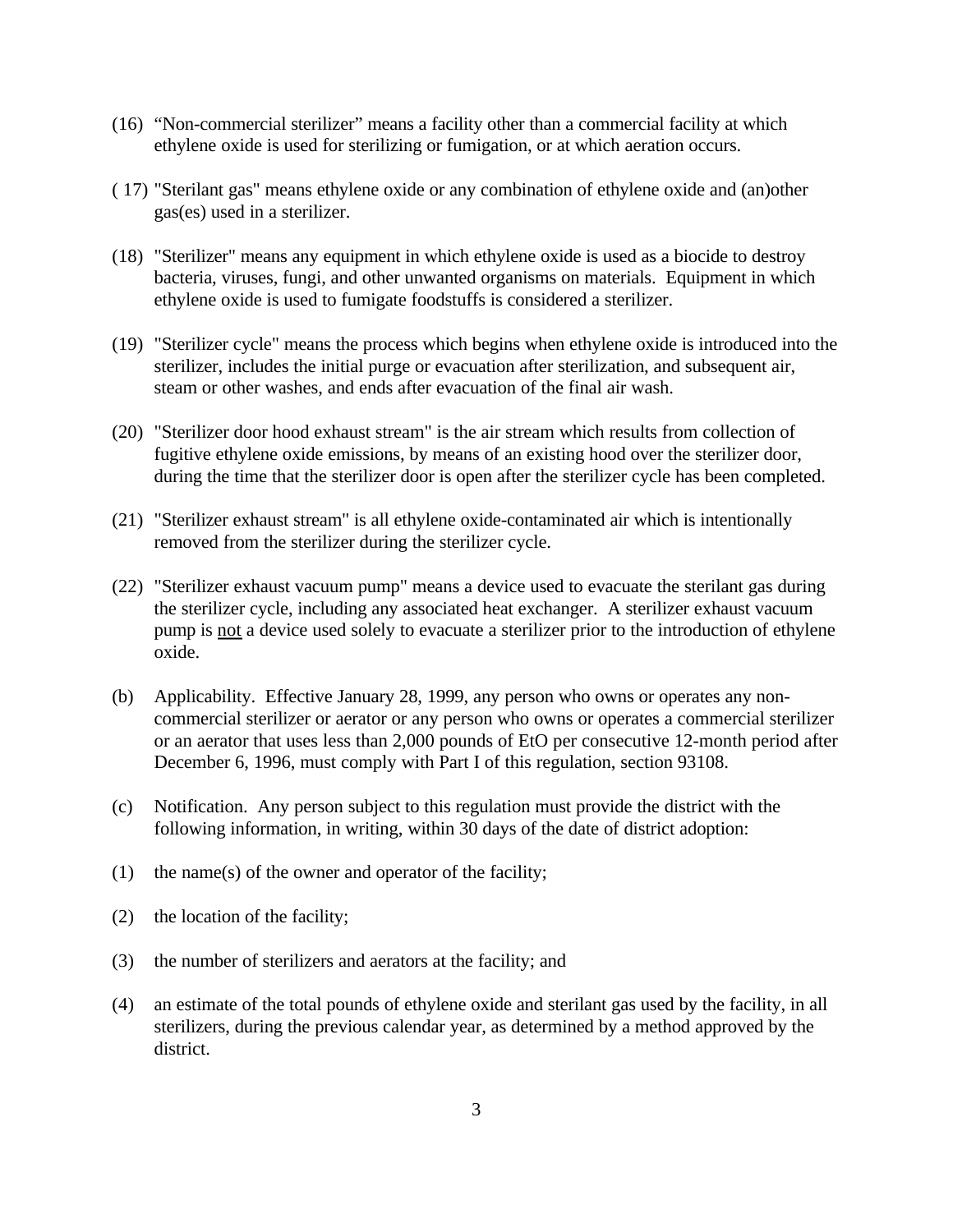A district may exempt a source from this requirement if the district maintains current equivalent information on the source.

- (d) Reporting. Any person who owns or operates a sterilizer shall furnish a written report to the district annually on the date specified by the district, or, at the district's discretion, shall maintain such a report and make it available to the district upon request. Commercial sterilizers shall maintain copies of these reports on site for 5 years. This report shall include one of the following, as determined by the district:
- (1) the number of sterilizer cycles and the pounds of ethylene oxide used per cycle for each sterilizer during the reporting period, as determined by a method approved by the district; or
- (2) the total pounds of sterilant gas and the total pounds of ethylene oxide purchased, used, and returned in the previous calendar year, as determined by a method approved by the district.
- (e) Requirements. No person shall operate a sterilizer or aerator, unless all of the following requirements are satisfied:
- (1) the exhaust systems and EtO supply system including, but not limited to, any piping, ducting, fittings, valves, or flanges, through which ethylene oxide-contaminated air is conveyed between the sterilizer, aerator and the control device shall be leak-free;
- (2) all of the control requirements shown in Table I below for the applicable control category are met;
- (3) the average concentration of ethylene oxide shall not exceed:
	- (A) 30  $\mu$ g/ml in any liquid discharge associated with the sterilization cycle; and
	- (B) 10  $\mu$ g/ml in any liquid discharge associated with the aeration cycle for those facilities where Table I requires aeration control;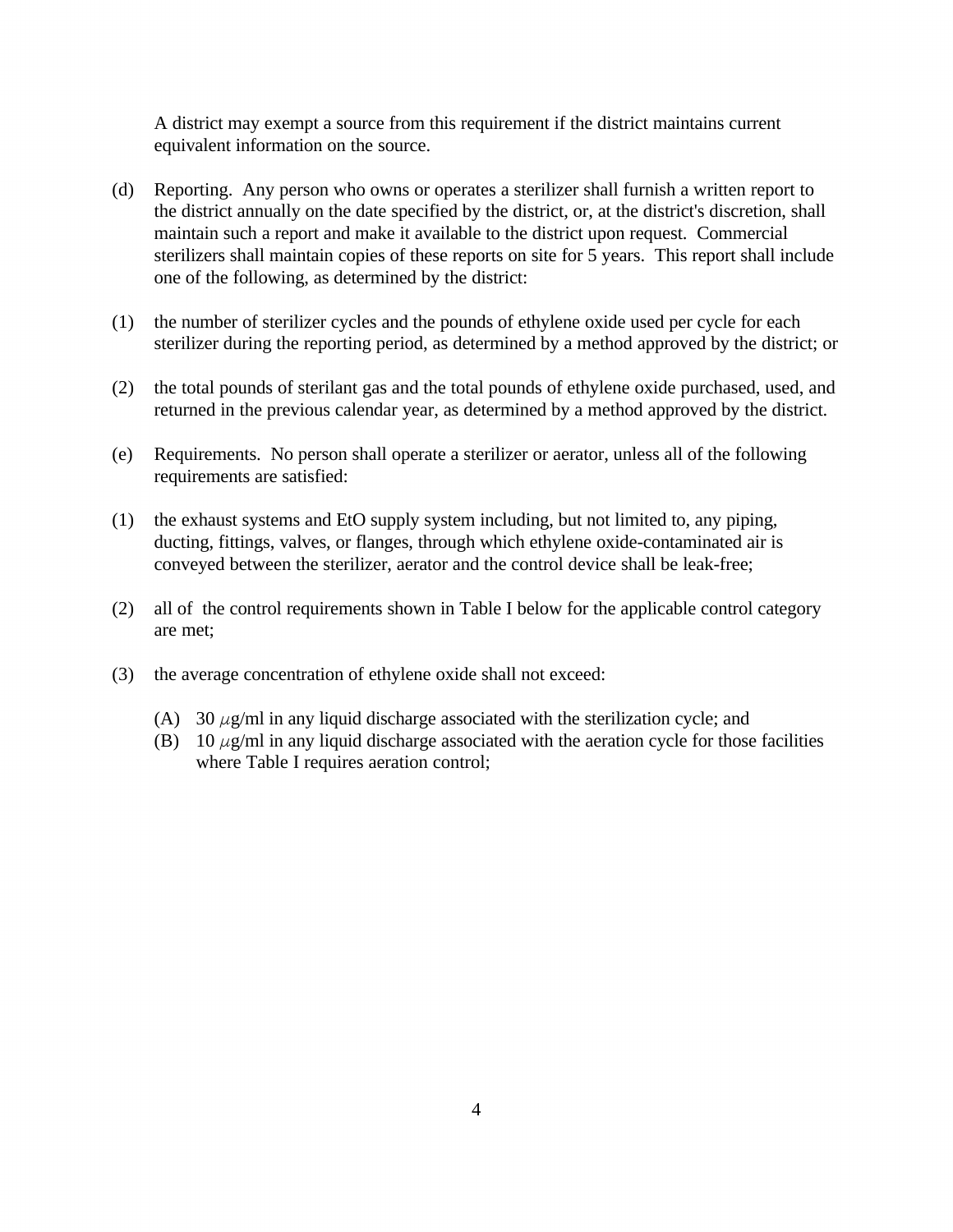| <b>Control Category</b><br>Facility-wide Pounds<br>of Ethylene Oxide<br><b>Used Annually</b> | Requirements                                                                         |                                               |                                     |
|----------------------------------------------------------------------------------------------|--------------------------------------------------------------------------------------|-----------------------------------------------|-------------------------------------|
|                                                                                              | (a)<br><b>Exhaust Streams to</b><br>be Controlled                                    | (b)<br><b>Exhaust Streams to</b><br>be Tested | (c)<br>Control Efficiency<br>$(\%)$ |
| Less than or equal to<br>25                                                                  | None                                                                                 | None                                          | None                                |
| More than 25 and less<br>than or equal to 600                                                | Sterilizer                                                                           | Sterilizer                                    | 99.0                                |
| More than 600 and<br>less than or equal to<br>5,000                                          | Sterilizer<br>Aerator<br>Sterilizer/Aerator<br><b>Back-draft Valve</b>               | Sterilizer<br>Aerator<br>Sterilizer/Aerator   | 99.9<br>95.0<br>99.7<br>$N/A^*$     |
| More than 5,000                                                                              | Sterilizer<br>Aerator<br><b>Sterilizer Door Hood</b><br>&<br><b>Back-draft Valve</b> | Sterilizer<br>Aerator                         | 99.9<br>99.0<br>$N/A^*$<br>$N/A^*$  |
| Aeration-Only<br>Facilities                                                                  | Aerator                                                                              | Aerator                                       | 95.0                                |
| *Not Applicable                                                                              |                                                                                      |                                               |                                     |

**Table I Control and Compliance Requirements** 

- (4) for facilities using more than 600 pounds of ethylene oxide per year, the back-draft valve is ducted to the control device used to control the sterilizer exhaust stream or the aerator exhaust stream; and
- (5) for facilities using more than 5,000 pounds of ethylene oxide per year, the sterilizer door hood exhaust stream is ducted to the control device used to control the aerator exhaust stream.
- (f) Exemptions.
- (1) The requirements set forth in subsection (e) above do not apply to any facility which treats materials in a sterilizer and which uses a total of 25 pounds or less of ethylene oxide per calendar year.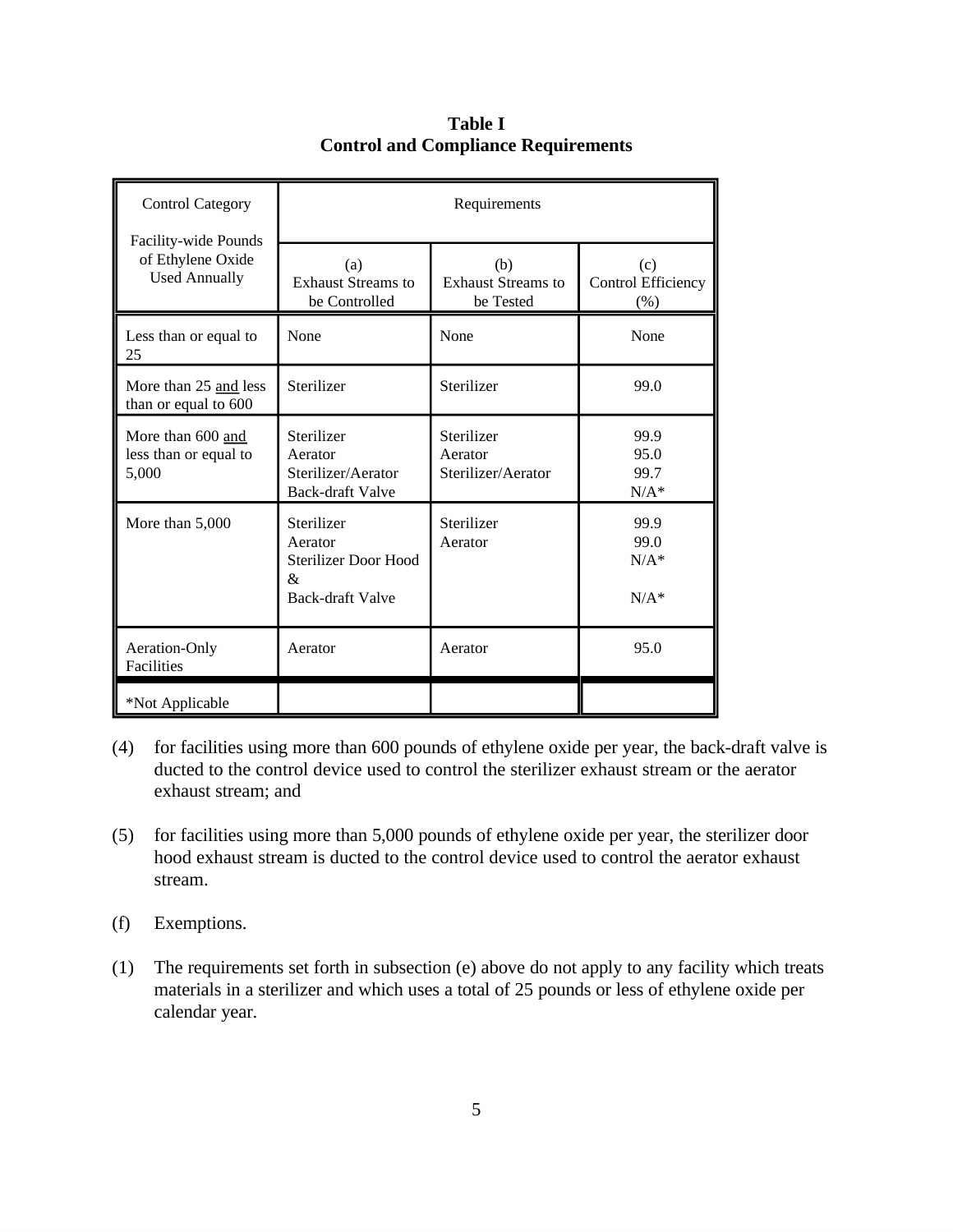(2) The district hearing board may grant an emergency variance from items (a) and (c) in Table I of Part 1 subsection (e), Requirements, to a person who owns or operates an acute care facility if response to a local medical emergency requires increased operation of a sterilizer or aerator such that the requirements cannot be met.

The demonstrated need for such increased operation shall constitute "good cause" pursuant to Health and Safety Code Section 42359.5. The emergency variance shall be granted in accordance with this section and any applicable district rule regarding the issuance of emergency variances for such occurrences, including the requirement that the emergency variance shall not remain in effect longer than 30 days; however, the emergency variance shall be granted only for the period of time during which increased operation of a sterilizer or aerator is necessary to respond to the local medical emergency.

#### (g) Compliance.

For the purpose of determining compliance with the control efficiency requirement set forth in column (c) of Table I, subsection (e), if a reduction in the amount of ethylene oxide across the control device is demonstrated, but the control efficiency cannot affirmatively be demonstrated because the concentration of ethylene oxide measured in the outlet of the control device is below 0.2 parts per million ethylene oxide, the facility shall be considered to be in compliance with this requirement.

- (h) Source Testing. Source testing shall be conducted according to ARB Test Method 431 (title 17, CCR, section 94143) and the method evaluations cited therein or an acceptable source test method approved by the district with the concurrence of the Executive Officer of the Air Resources Board. Specific requirements for application are given below.
- (1) All ethylene oxide emission points shall be sampled during the entire testing period.
- (2) If the efficiency is being determined by inlet and outlet sampling, the inlet and outlet of the control device shall be sampled simultaneously during testing.
- (3) The efficiency of each control device shall be determined under conditions of maximum ethylene oxide mass flow to the device, under normal operating conditions. To measure the control efficiency of the control device on the sterilizer exhaust stream, sampling shall be done during the entire duration of the first sterilizer evacuation after ethylene oxide has been introduced. To measure the control efficiency of the control device on an aerator exhaust stream with a constant air flow, sampling shall be done during a period of at least 60 minutes, starting 15 minutes after aeration begins. To measure the control efficiency of the control device on an aerator exhaust stream with a non-constant air flow, sampling shall be done during the entire duration of the first aerator evacuation after aeration begins.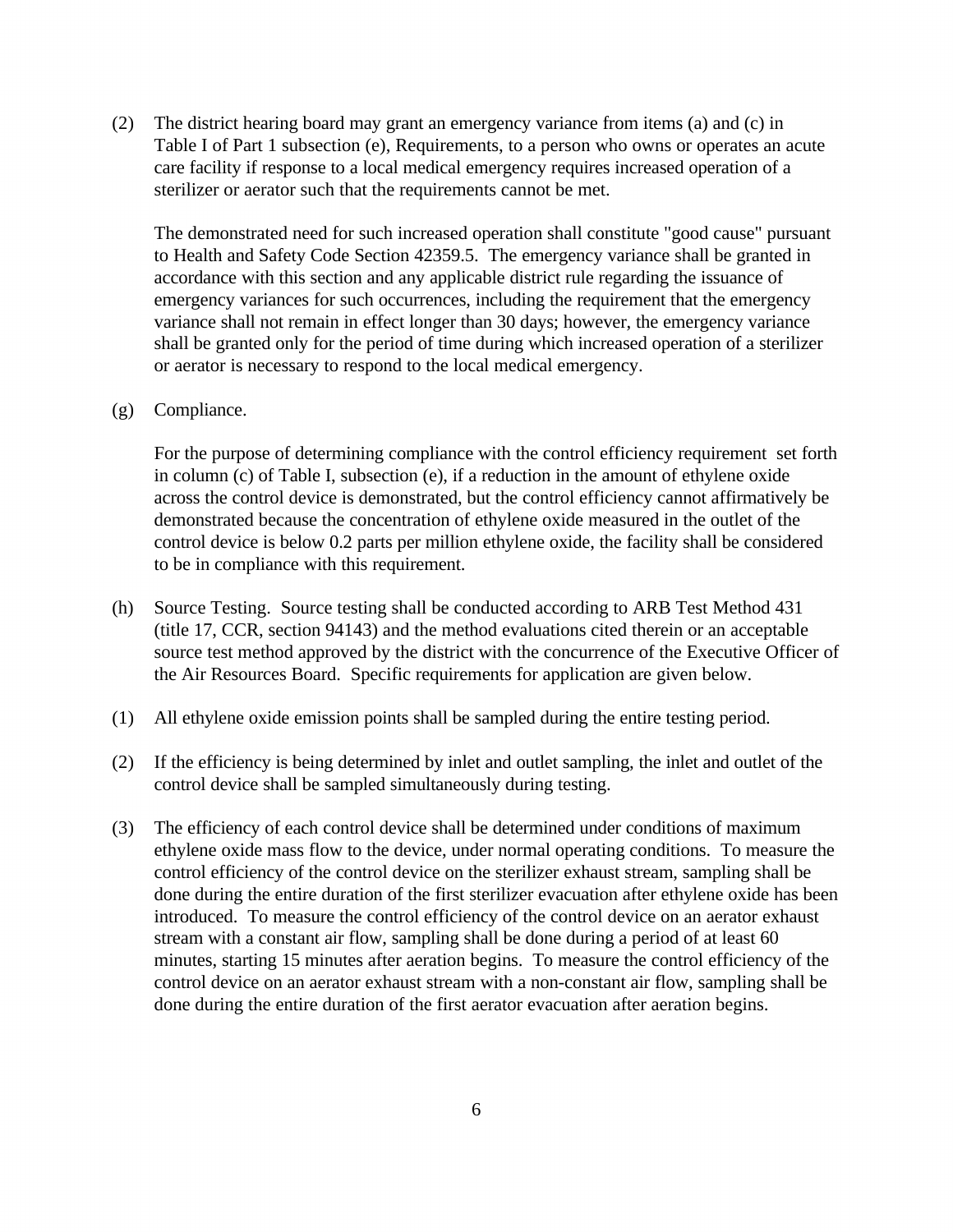(4) There shall be dilution of the air stream between the inlet and outlet test points during testing.

NOTE: Authority cited: Sections 39600, 39601, and 39666, Health and Safety Code. Reference: Sections 39650, 39656, 39658, 39659, 39665, 39666, and 42359.5, Health and Safety Code, and 40 CFR Part 63 Subpart O.

Adopted by the Air Resources Board May 21, 1998; effective date January 28, 1999.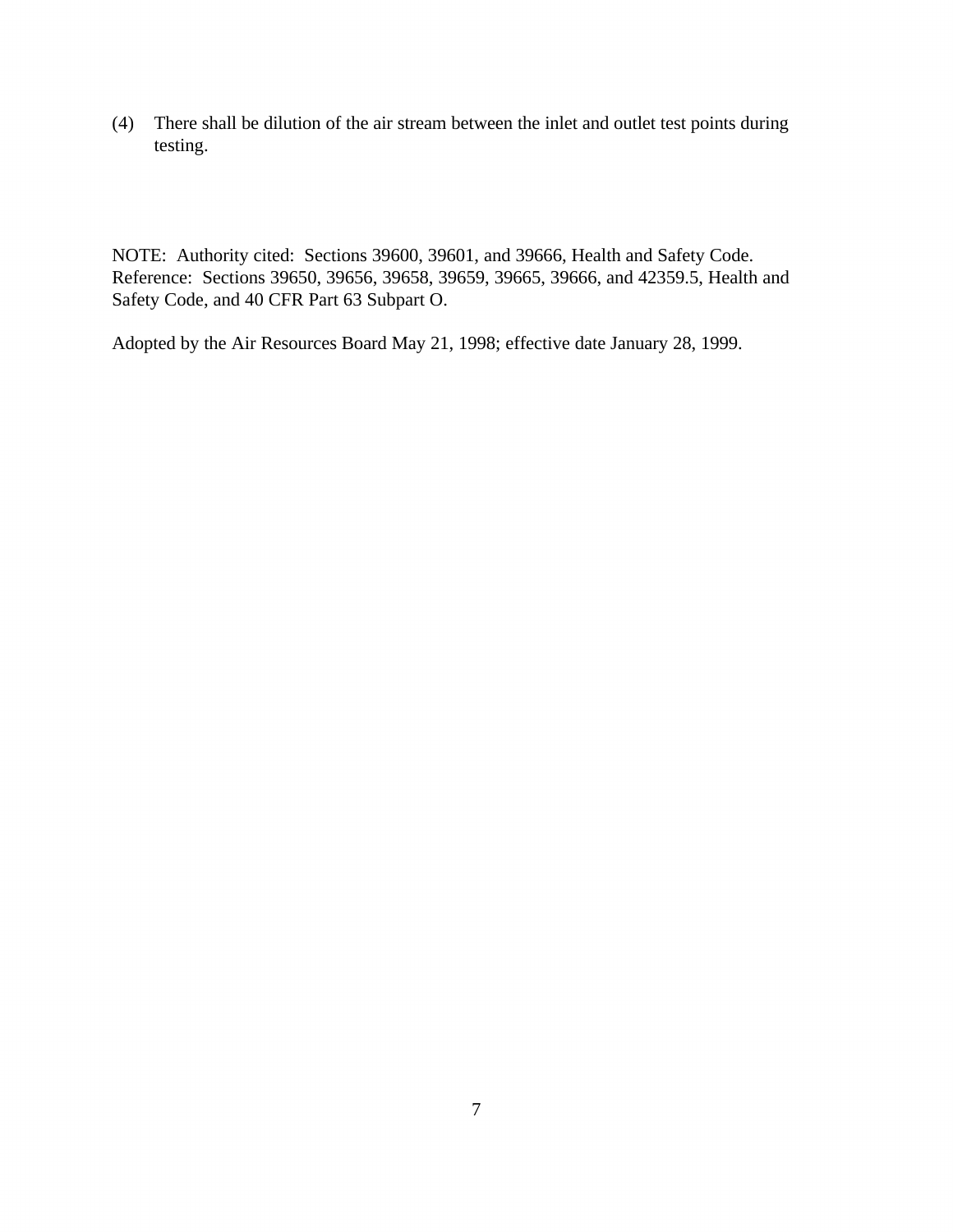#### **17 CCR, Section 93108.5. Ethylene Oxide Airborne Toxic Control Measure--Part 2 - Commercial Sterilizers and Aerators Using 2,000 Pounds or More of Ethylene Oxide per 12 Consecutive Months.**

- (a) Definitions. For the purposes of this section, the definitions set forth in section 93108 (a) shall apply unless otherwise specified below:
- (1) "Administrator " means the Administrator of the United States Environmental Protection Agency (or the implementing agency in accordance with any delegation of authority to approve alternatives from the U. S. Environmental Protection Agency).
- (2) "Back-draft valve /chamber exhaust stream" is the air stream which results from collection of ethylene oxide-contaminated air which may be removed from the sterilizer through a back-draft valve or rear chamber exhaust system during unloading of the sterilized materials.
- (3) "Baseline temperature" means the range of temperatures at the outlet point of a catalytic oxidation control device or at the exhaust point from the combustion chamber for a thermal oxidation control device established during the performance test at which the unit achieves at least 99 percent control of ethylene oxide emissions.
- (4) "Manifolding emissions" means combining ethylene oxide emissions from two or more vent types for the purpose of controlling these emissions with a single control device.
- (5) "Maximum ethylene glycol concentration" means the concentration of ethylene glycol in the scrubber liquor of an acid-water scrubber control device established during a performance test when the scrubber achieves at least 99 percent control of ethylene oxide emissions.
- (6) "Maximum liquor tank level" means the level of scrubber liquor in the acid-water scrubber liquor recirculation tank established during a performance test when the scrubber achieves at least 99 percent control of ethylene oxide emissions.

(7) "Modification" means either (A) any physical change in, method of operation of, or addition to, an existing permit unit that requires an application for a permit to construct and/or operate. Routine maintenance and/or repair shall not be considered a physical

change. A change in the method of operation of equipment, unless previously limited by an enforceable permit condition, shall not include:

1. an increase in the production rate, unless such increases will cause the maximum design capacity of the equipment to be exceeded; or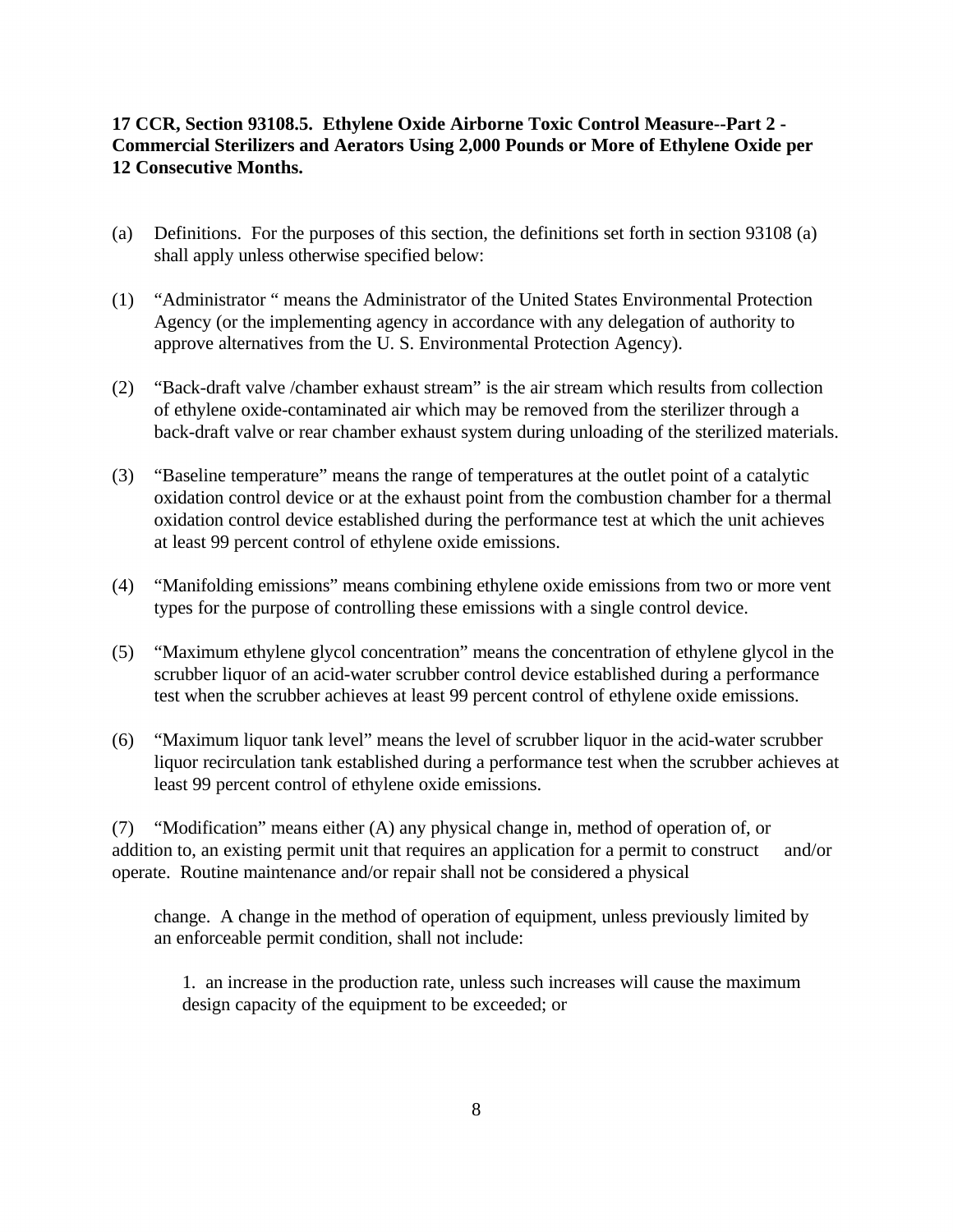- 2. an increase in the hours of operation; or,
- 3. a change in ownership of a source; or,
- (B) the addition of any new permit unit at an existing source; or,
- (C) the replacement of components if the fixed capital cost of the components exceeds 50 percent of the fixed capital cost that would be required to construct a comparable new source.
- (8) "Oxidation temperature" means the temperature at the outlet point of a catalytic oxidation device or at the exhaust point from the combustion chamber for a thermal oxidation device.
- (9) "Parametric monitoring" means monitoring of a specific operating parameter or parameters of a control device established to demonstrate that the control device is operating under conditions that meet a performance standard.
- (b) Applicability. Effective January 28, 1999, any person who owns or operates a commercial sterilizer or an aerator using 2,000 pounds or more of ethylene oxide in any 12 consecutive month period after December 6, 1996, must comply with this section.
- (c) Initial Notification. Any person subject to this regulation must provide the following information, in writing, within 30 days after the source becomes subject to the regulation, to the district and the Administrator unless the Administrator has waived this requirement:
- (1) The name(s) and address of the owner and operator of the facility;
- (2) The location of the facility;
- (3) The number of sterilizers and aerators at the facility;
- (4) An estimate of the facility-wide pounds of ethylene oxide used per year;
- (5) A brief description of the nature, size, design, design operating capacity, expected control efficiency, and method of operation of the source, and control equipment, including operating design capacity, bypass valves, and an identification of each point of emission;
- (6) Facilities complying with this regulation with a control technology other than acid-water scrubbers or catalytic or thermal oxidizers must provide information describing the design and operation of the air pollution control system including recommendations for the operating parameters to be monitored that will indicate proper operation and maintenance, where the site specific operating, reporting and monitoring parameters will be determined during the performance test;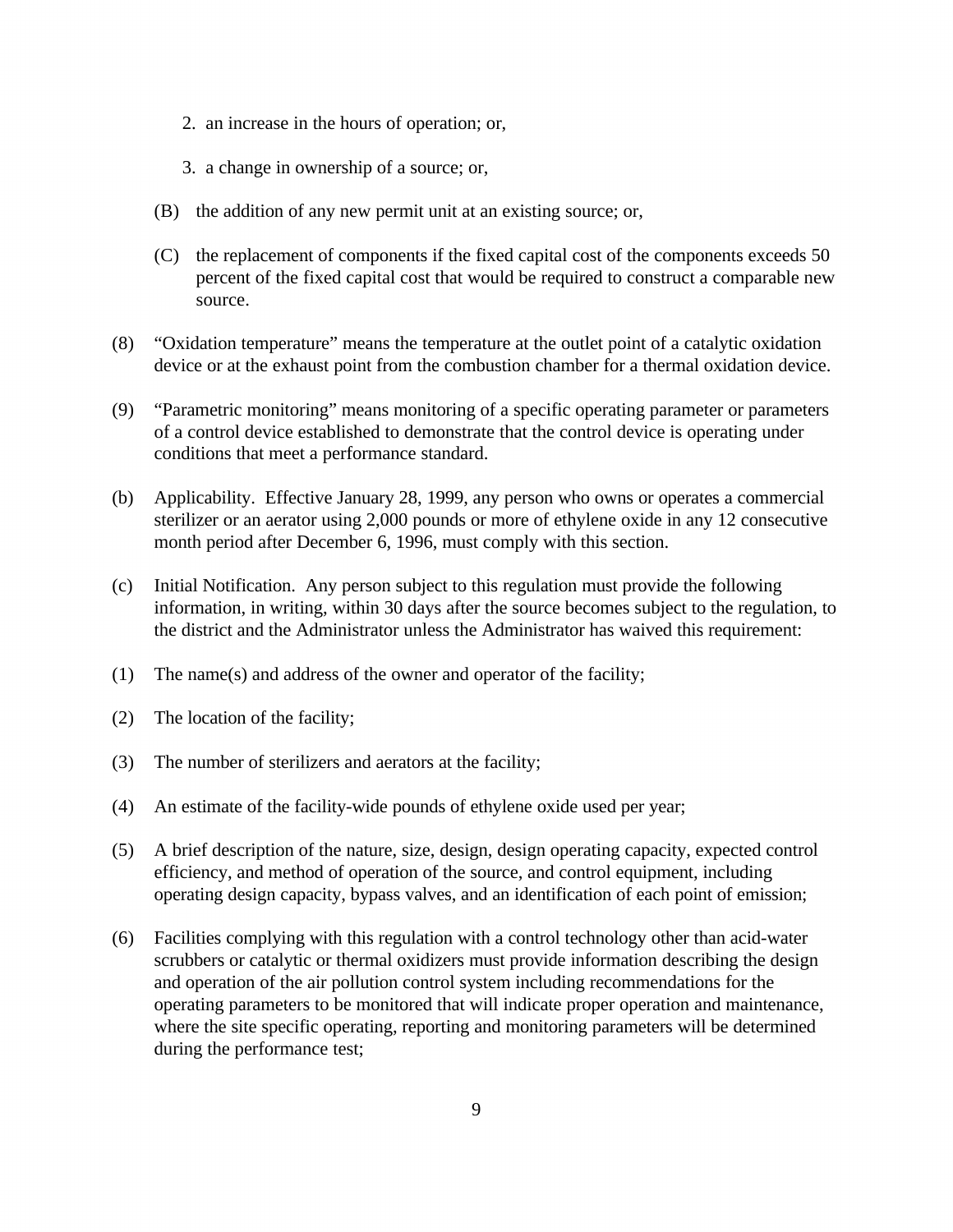- (7) A statement of whether the source is a major or area source to the Administrator (If the source is a new major source or a major source undergoing modification, it must receive written approval in advance from the Administrator. The source may use the "Application for Construction or Modification" in Appendix 2 to satisfy the initial notification requirements); and
- (8) An identification of the relevant standard, or other requirement, that is the basis of the notification and the source's compliance date.
- (d) Requirements. No person subjected to these standards shall operate a sterilizer or aerator, unless all of the following requirements are satisfied:
- (1) all ethylene oxide released from the sterilizer and aerator shall be controlled to meet the requirements shown in Table I for the applicable control category;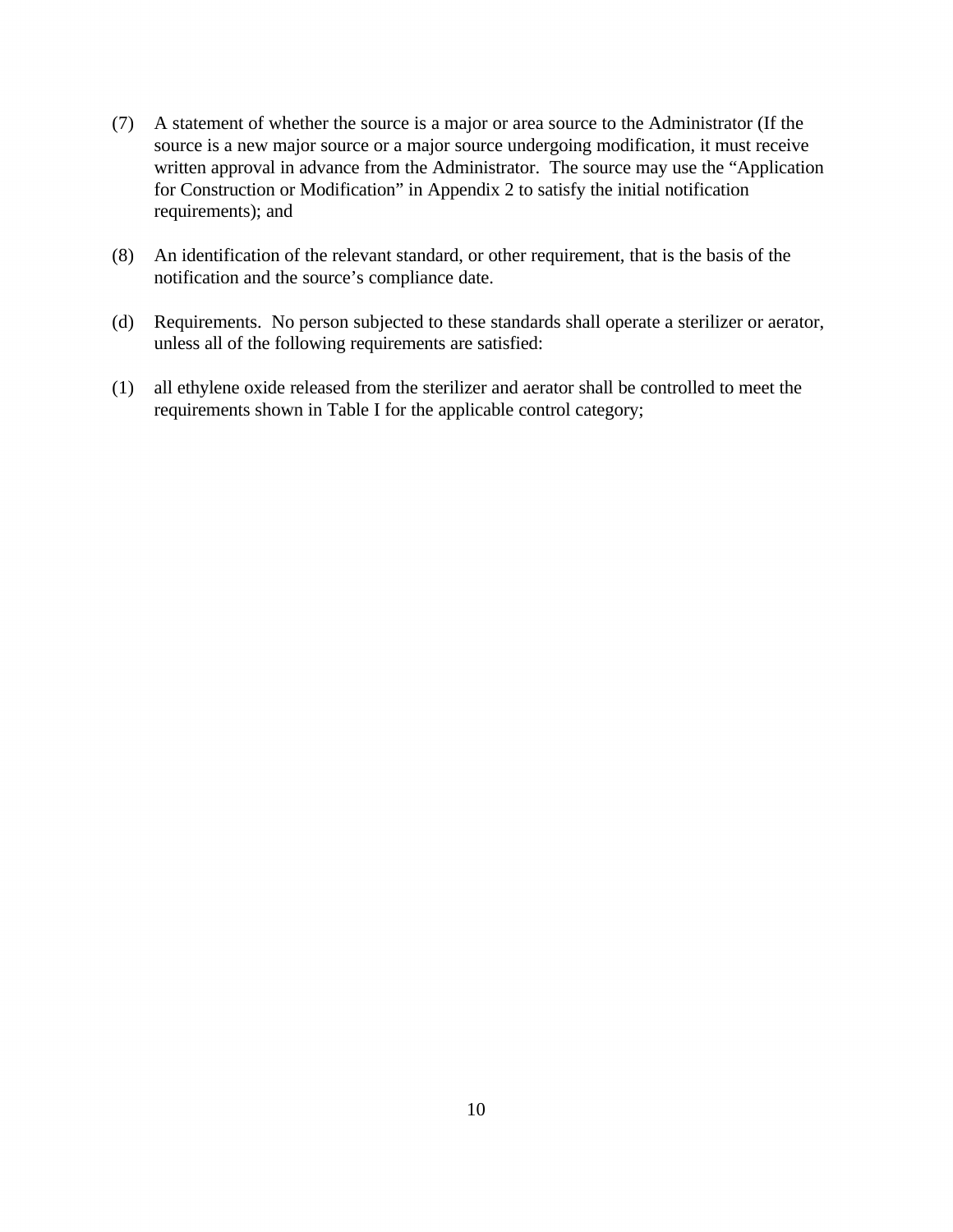| <b>Control Category</b>                                        | Requirements for Ethylene Oxide Sterilizer Facilities                                                           |                                                |                                                                        |  |
|----------------------------------------------------------------|-----------------------------------------------------------------------------------------------------------------|------------------------------------------------|------------------------------------------------------------------------|--|
| (Facility-wide<br>Pounds of                                    |                                                                                                                 |                                                |                                                                        |  |
| <b>Ethylene Oxide</b><br>used per 12<br>consecutive<br>months) | (a)<br><b>Emission Streams to</b><br>be Controlled                                                              | (b)<br><b>Emission Streams to</b><br>be Tested | (c)<br><b>Control Efficiency</b><br>(% )<br>or Outlet<br>Concentration |  |
| equal to or greater<br>than 2,000 and<br>less than 5,000       | Sterilizer<br>Aerator<br><b>Back-draft Valve</b>                                                                | Sterilizer<br>Aerator                          | 99.9<br>95.0<br>$\ast$                                                 |  |
|                                                                | <b>Aeration Only</b>                                                                                            |                                                | 95.0                                                                   |  |
| equal to or greater<br>than 5,000 and<br>less than 20,000      | Sterilizer<br>Aerator<br><b>Sterilizer Door Hood</b><br>$\&$<br><b>Back-draft Valve</b><br><b>Aeration Only</b> | Sterilizer<br>Aerator                          | 99.9<br>99.0<br>$\ast$<br>$\ast$<br><u>95.0</u>                        |  |
| Equal to or more<br>than 20,000                                | Sterilizer<br>Aerator<br><b>Sterilizer Door Hood</b><br><b>Back-draft Valve</b><br><b>Aeration Only</b>         | Sterilizer<br>Aerator                          | 99.9<br>99.0 or<br>1 ppm max<br>$\ast$<br>99.0*<br>99.0                |  |

**Table I Emissions Standards for Commercial Facilities** 

\* Sources may show compliance by manifolding emissions to control device used to comply with sterilizer or aerator requirement.

(2) the exhaust systems and EtO supply including, but not limited to, any piping, ducting, fittings, valves, or flanges, through which ethylene oxide is conveyed to and from the sterilizer, aerator and the control device shall be leak-free; and

(3) Facilities must obtain a title V permit from the Administrator.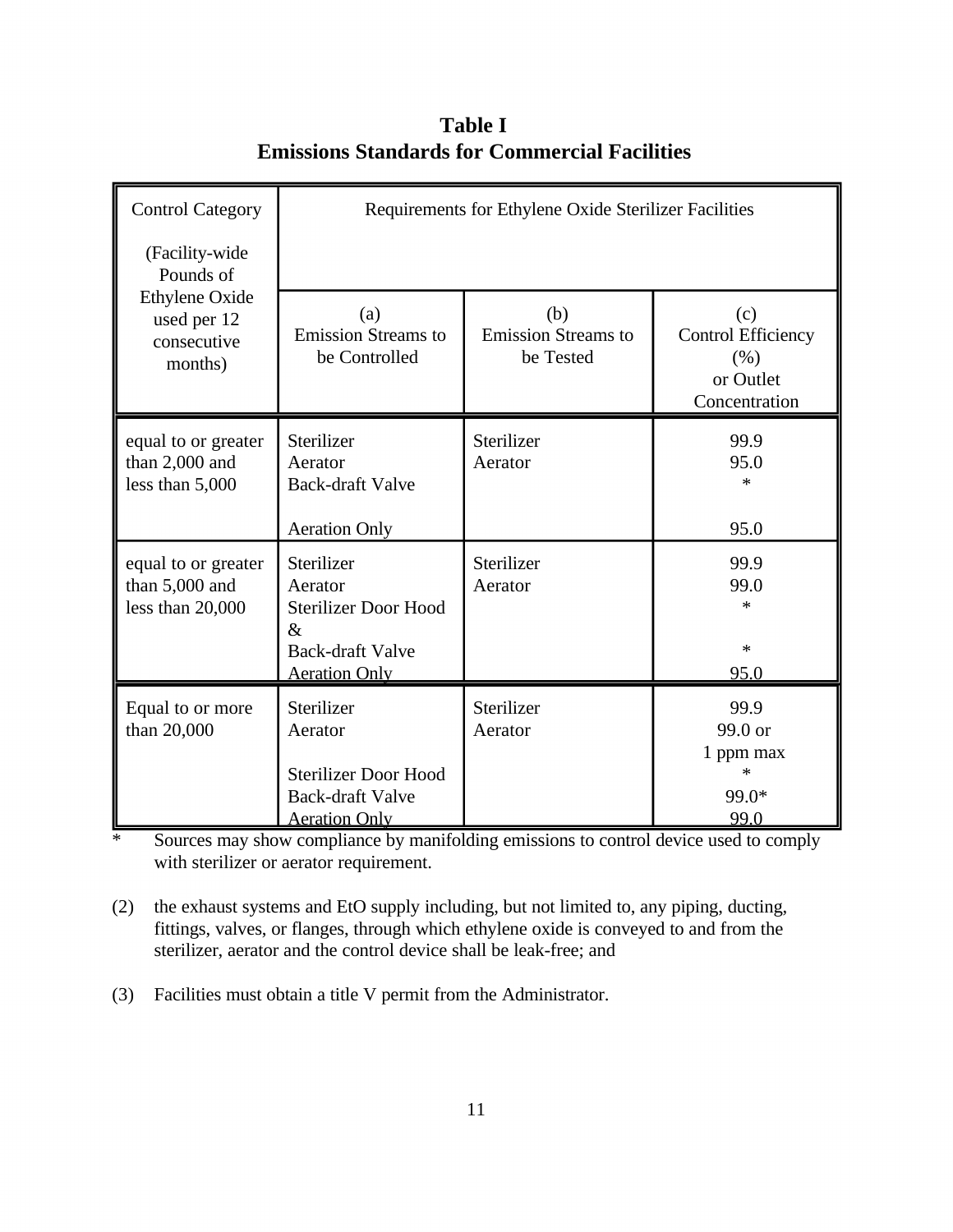- (e) Compliance Procedures.
- (1) Compliance Testing Notification

The facility shall notify the Administrator 60 days before the date and time of any performance tests and monitoring system evaluations. In the event the source is unable to conduct the test on the date specified in the notification, the source shall notify the Administrator within 5 days prior to the scheduled performance test date.

- (2) Compliance Testing
	- (A) Source testing conducted for the purpose of demonstrating compliance must be according to ARB Test Method 431 (title 17, CCR, section 94143) and the method evaluations cited therein or an acceptable source test method approved by the district with the concurrence of the Executive Officer of the Air Resources Board, and the Administrator. Before conducting a required source test, the source shall develop a site-specific test program summary, the test schedule, data quality objectives, and both an internal and external quality assurance program.
	- (B) The following procedures shall be used to determine the monitored parameters for acid-water scrubbers:

1. For determining the ethylene glycol concentration, the facility owner or operator shall establish the maximum ethylene glycol concentration as the ethylene glycol concentration averaged over three test runs; the sampling and analysis procedures in ASTM D 3695-88, Standard Test Method for Volatile Alcohols in Water by Direct Aqueous-Injection Gas Chromatography (1988).

2. For determining the scrubber liquor tank level, the sterilization facility owner or operator shall establish the maximum liquor tank level based on a single measurement of the liquor tank level during one test run.

(C) The following procedures shall be used to demonstrate the baseline temperature for catalytic oxidation units or thermal oxidation units and to continuously monitor the oxidation temperature as required by this measure.

1. The baseline temperature for the sterilization chamber vent shall be the temperature for the catalytic oxidation unit or oxidation temperature at the exhaust point from the thermal oxidation unit averaged over three test runs using the procedures in Test Method 431, and subsection  $(f)(2)(A)$ .

2. The baseline temperature for the aeration room vent shall be the temperature for the catalytic oxidation unit or the oxidation temperature at the exhaust point from the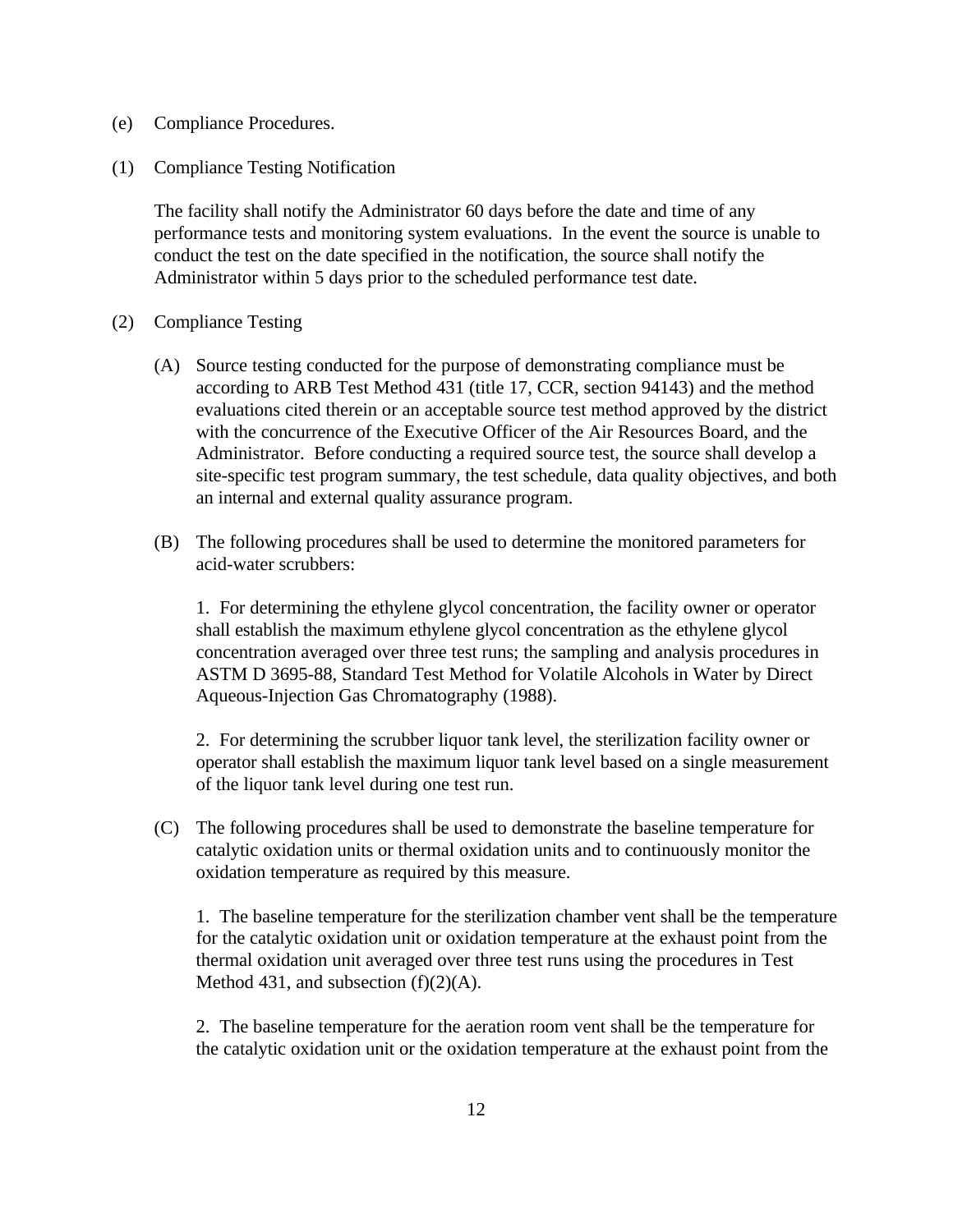thermal oxidation unit averaged over three test runs using the procedures in Test Method 431, and subsection  $(f)(2)(B)$ .

3. The baseline temperature for the chamber exhaust vent shall be the temperature for the catalytic oxidation unit or oxidation temperature at the exhaust point from the thermal oxidation unit averaged over three test runs using the procedures in Test Method 431, and subsection  $(f)(2)(C)$ .

- (D) A facility seeking to demonstrate compliance with the standards with a control device other than an acid-water scrubber or catalytic or thermal oxidation unit shall submit: a description of the device; tests results collected in accordance with the test method cited within or an approved method verifying the performance of the device for controlling ethylene oxide emissions to the levels required by the applicable standards; the appropriate operating parameters that will be monitored; and the frequency of measuring and recording to establish continuous compliance with the standards. The monitoring plan is subject to the Administrator's approval. The owner or operator of the sterilization facility shall install, calibrate, operate, and maintain the monitor(s) approved by the Administrator based on the information submitted by the owner or operator. The owner or operator shall include in the information submitted to the Administrator proposed performance specifications and quality assurance procedures for their monitors.
- (E) A facility seeking to demonstrate compliance with the standards with a monitoring device or procedure other than a gas chromatograph shall provide to the Administrator information describing the operation of the monitoring device or procedure and the parameter(s) that would indicate proper operation and maintenance of the device or procedure.
- (3) Compliance Testing Report
	- (A) The facility shall send the district and the Administrator an initial statement of compliance and test results within 60 days following the performance test.
	- (B) The facility shall submit (before a title V permit is issued) to the Administrator:
		- 1. The methods that were used to determine compliance;

2. The results of any performance tests, continuous monitoring system (CMS) performance evaluations, and/or other monitoring procedures or methods that were conducted;

3. The methods that will be used for determining continuing compliance, including a description of monitoring and reporting requirements and test methods; and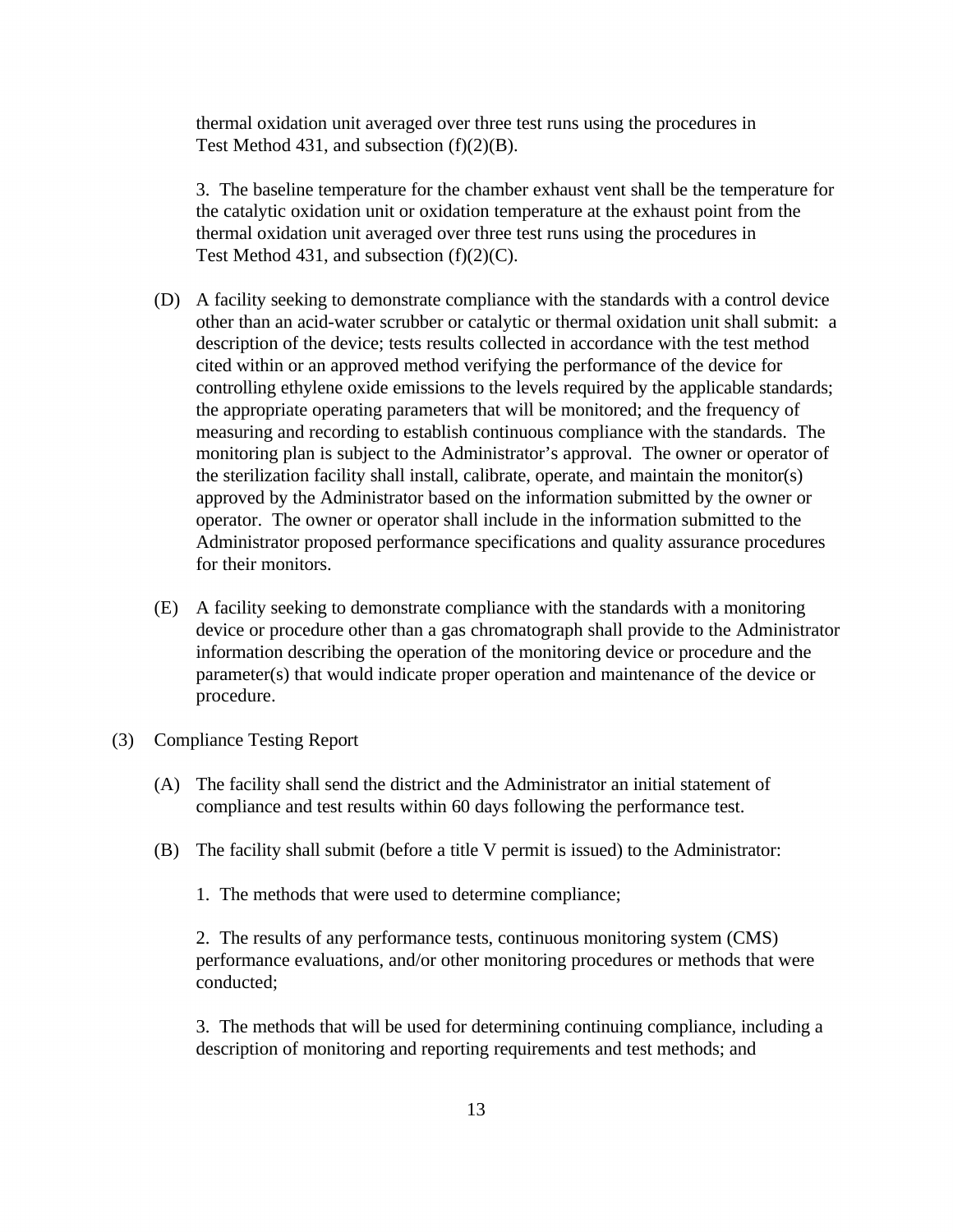4. A statement by the owner or operator of the affected existing, new, or modified source as to whether the source has complied with the relevant standard or other requirements.

- (f) Monitoring Requirements. The owner or operator of a sterilizer or aerator shall monitor the parameters of the control system specified in this section to show compliance with the provisions of this regulation. If continuous monitoring systems are required, Appendix 1 shall be consulted for their application. All monitoring equipment shall be installed such that representative measurements of emissions or process parameters which affect emissions from the source are obtained. For monitoring equipment purchased from a vendor, verification of the operational status of the monitoring equipment shall include, at a minimum, completion of the manufacturer's written specifications or recommendations for installation, operation, maintenance, and calibration of the system.
- (1) For sterilization facilities complying with the emissions standard through the use of an acidwater scrubber, the owner or operator shall either:
	- (A) Sample the scrubber liquor and analyze and record once per week the ethylene glycol concentration using the test procedures in subsection  $(e)(2)(B)1$ . Monitoring is required only if the scrubber unit has been operated during that week; or
	- (B) Measure and record once per week the level of the scrubber liquor in the recirculation tank. The owner or operator shall install, maintain, calibrate, and use a liquid level indicator to measure the scrubber liquor tank level (i.e., a visible depth gauge, a dipstick, a magnetic indicator, etc.).
	- (C) Operation of the facility with an ethylene glycol concentration in the scrubber liquor in excess of the maximum liquor tank level shall constitute a violation of the chamber exhaust vent standard for sources using 20,000 pounds or more of ethylene oxide per 12 consecutive months.
- (2) For sterilization facilities complying with the emissions standards through the use of catalytic oxidation or thermal oxidation, the owner or operator shall continuously monitor and record the oxidation temperature at the outlet to the catalyst bed or at the exhaust point from the thermal combustion chamber using a temperature monitor. The temperature monitor shall be installed, calibrated, operated, and maintained to an accuracy within  $\pm$ 5.6<sup>o</sup>C  $(\pm 10^{\circ}F)$ . The owner or operator shall verify the accuracy of the temperature monitor twice each calendar year with a reference temperature monitor (traceable to National Institute of Standards and Technology (NIST) standard, or with an independent temperature measurement device dedicated for this purpose). During accuracy checking, the probe of the reference device shall be at the same location as that of the temperature monitor being tested.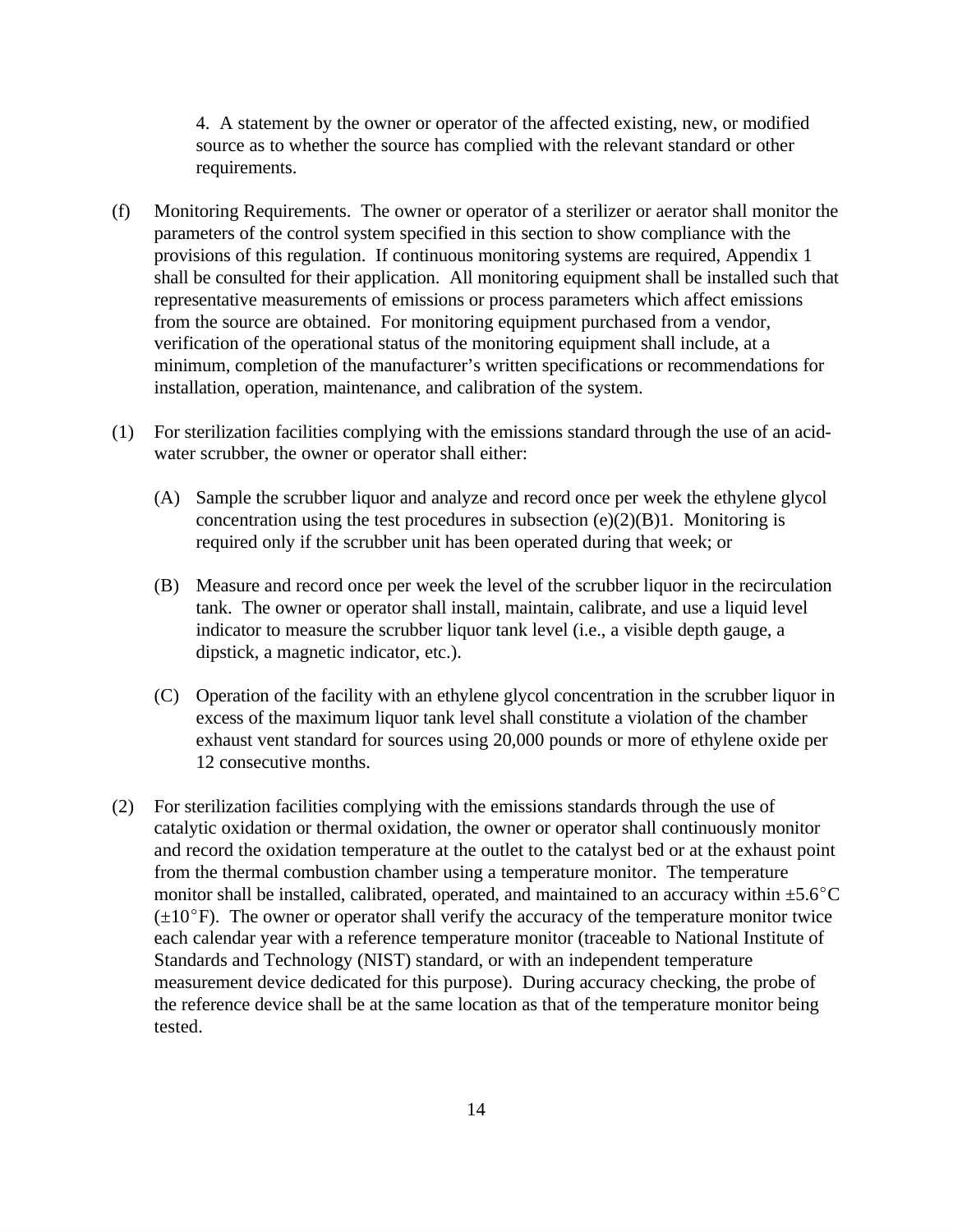For sources using 20,000 pounds or more of ethylene oxide per 12 consecutive months, operation of the facility with the oxidation temperature, averaged over the cycle, more than  $5.6^{\circ}$ C (10<sup>o</sup>F) below the baseline temperature shall constitute a violation of the chamber exhaust vent standard.

- (A) For the sterilization chamber vent, a data acquisition system for the temperature monitor shall compute and record an average oxidation temperature over the length of the cycle (based on the length of the cycle used during the performance test) and a three-cycle block average every third cycle.
- (B) For the aeration room vent, a data acquisition system for the temperature monitor shall compute and record an average oxidation temperature each hour and a 3-hour block average every third hour.
- (C) For the back draft valve (chamber exhaust vent), a data acquisition system for the temperature monitor shall compute and record an average oxidation temperature over the length of the cycle (based on the length of the cycle used during the performance test).
- (3) For sterilization facilities complying with the emission standards with the use of a control device other than acid-water scrubbers or catalytic or thermal oxidizers, the owner or operator shall monitor the parameters as approved by the Administrator.
- (4) For facilities continuously measuring the ethylene oxide concentration from the aeration room (after a control device) or in the sterilization chamber immediately prior to the operation of the chamber exhaust, the owner or operator shall follow either paragraph (A) or (B) of this subsection:
	- (A) Measure and record once per hour the ethylene oxide concentration at the outlet to the atmosphere from the aeration room vent after any control device. The owner or operator shall compute and record a 3-hour average every third hour. The owner or operator will install, calibrate, operate, and maintain a gas chromatograph to measure ethylene oxide. The daily calibration requirements are required only on days when ethylene oxide emissions are vented to the control device from the aeration room vent.
	- (B) Measure and record the ethylene oxide concentration in the sterilization chamber immediately before the chamber exhaust is activated. The owner or operator shall install, calibrate, operate, and maintain a gas chromatograph to measure ethylene oxide concentration. The daily calibration requirements are required only on days when the chamber exhaust is activated.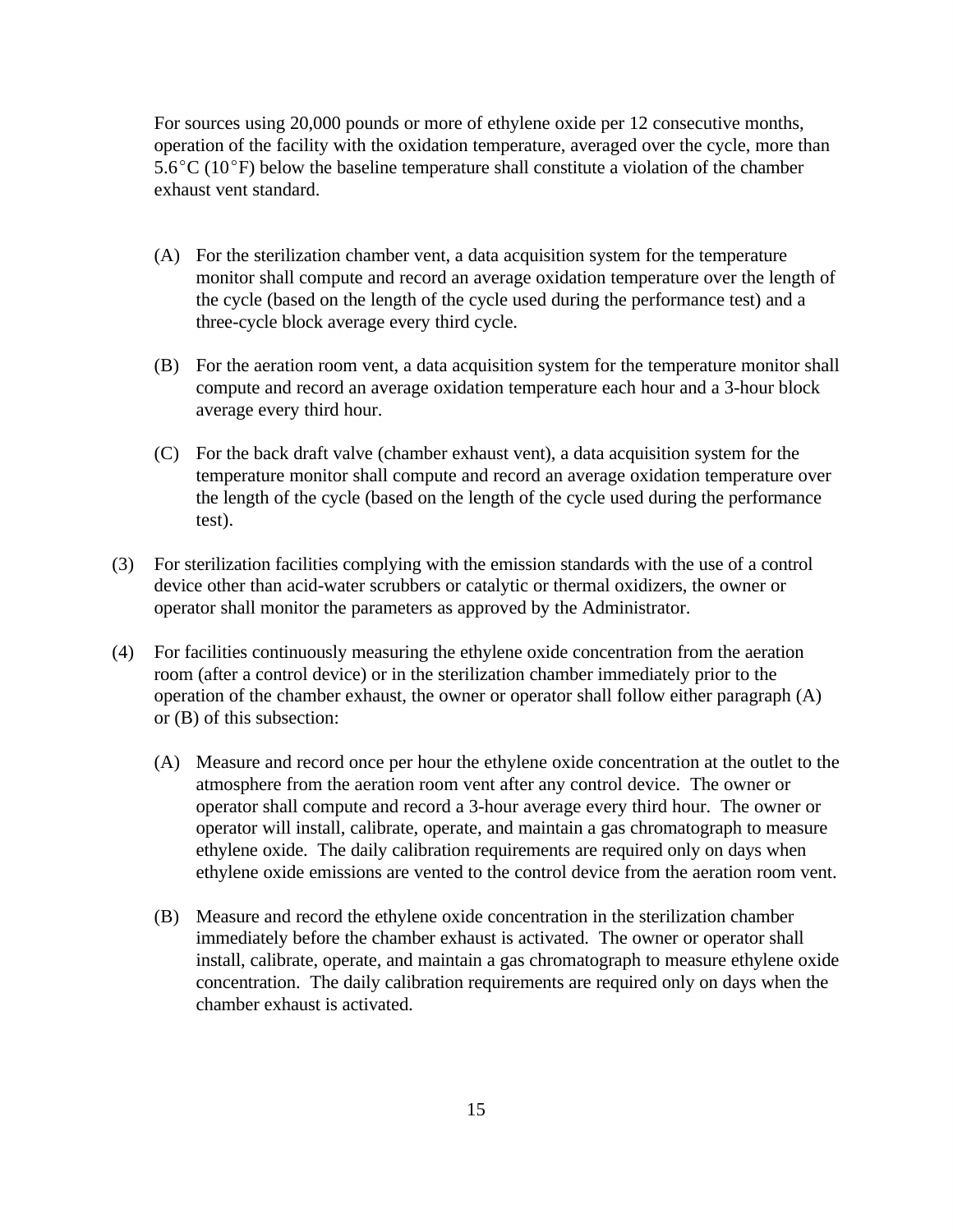- (5) At facilities using 20,000 pounds or more of ethylene oxide per consecutive 12 months, seeking to comply with the standard by manifolding emissions from the chamber exhaust vent to a control device controlling emissions from another vent type (sterilization chamber vent and/or aeration room vent), shall monitor the control device to which emissions from the chamber exhaust vent are manifolded.
- (g) Recordkeeping.
- (1) The owner or operator of a sterilizer or aerator subject to the emissions standards in subsection (d) Table I shall maintain records of all reports and notifications (including compliance notifications) in a form suitable and readily available for expeditious inspection and review. The files shall be retained for at least 5 years following the date of each occurrence, measurement, maintenance, corrective action, report or record. At a minimum the most recent 2 years of data shall be retained on site. The files shall contain:
	- (A) The occurrence and duration of each malfunction of the air pollution control equipment;
	- (B) All required measurements needed to demonstrate compliance with the standard (including, but not limited to, 15-minute averages of CMS data, raw performance testing measurements, and raw performance evaluation measurements, that support data that the source is required to report);
	- (C) All measurements as may be necessary to determine the conditions of performance tests and performance evaluations; and
	- (D) Any information demonstrating whether a source is meeting the requirements for a waiver of recordkeeping or reporting requirements.
- (2) The source may apply for a waiver of recordkeeping or reporting requirements by submitting a written application to the Administrator. Until the waiver is granted, the source remains subject to the requirements of this section. The application must contain at a minimum:
	- (A) A request for an extension of compliance (if applicable);
	- (B) All required compliance progress reports or compliance status reports;
	- (C) Any excess emissions and CMS performance report; and
	- (D) Information to convince the administrator that a waiver of recordkeeping or reporting is warranted.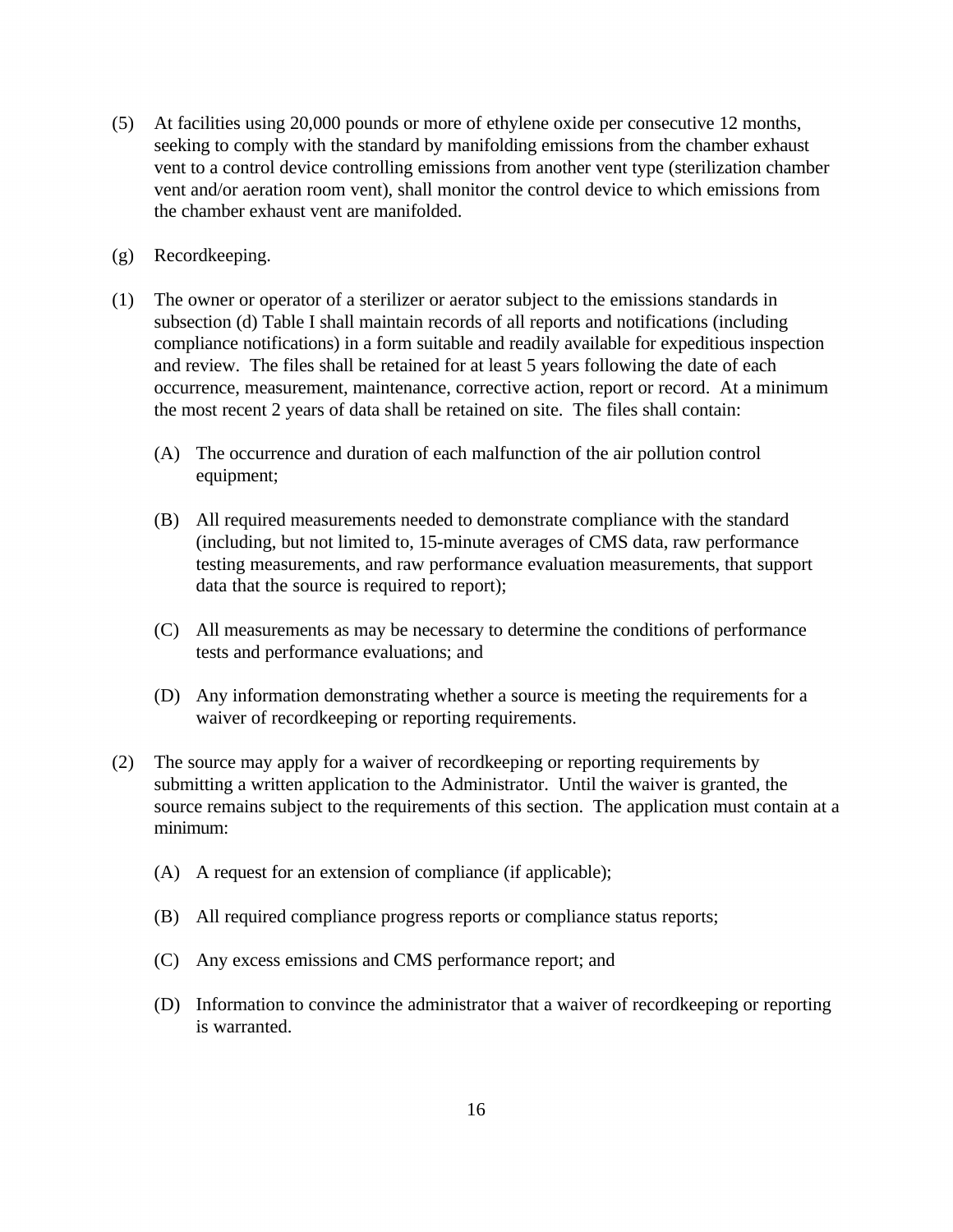- (h) Reporting. Any person who owns or operates a sterilizer shall furnish the following written report to the Administrator and to the district within thirty days after the date specified by the district.
- (1) An annual report that demonstrates that the facility is a major or area source. The report shall contain at a minimum;
	- (A) the number of sterilizer cycles and the pounds of ethylene oxide used per cycle for each sterilizer during the consecutive 12-month reporting period from the district permit; or
	- (B) the total pounds of sterilant gas and the total pounds of ethylene oxide purchased, used, and returned in the consecutive 12-months from the date of the permit.
- (2) Facilities shall provide semi-annual compliance reports to the Administrator that contain information on the compliance status of the source. This report should also contain the summary report in Appendix 1, (i). The report shall be signed by the responsible official who shall certify its accuracy.
- (i) Construction or Modification.

The requirements of this section apply to sources subject to the emission standards in Table I. No person may construct or modify a source, without obtaining written approval, in advance, from the district and from the Administrator. For major sources, the application for approval of construction or modification may be used to fulfill the notification requirements. For specific requirements, see Appendix 2. In lieu of complying with requirements in Appendix 2, a facility may fulfill these requirements by complying with the permitting agency's new source review rule or policy, provided similar information is obtained.

NOTE: Authority cited: Sections 39600, 39601, and 39666, Health and Safety Code. Reference: Sections 39650, 39656, 39658, 39659, 39665, 39666, and 42359.5, Health and Safety Code, and 40 CFR, Part 63 Subpart O.

Adopted by the Air Resources Board May 21, 1998; effective date January 28, 1999.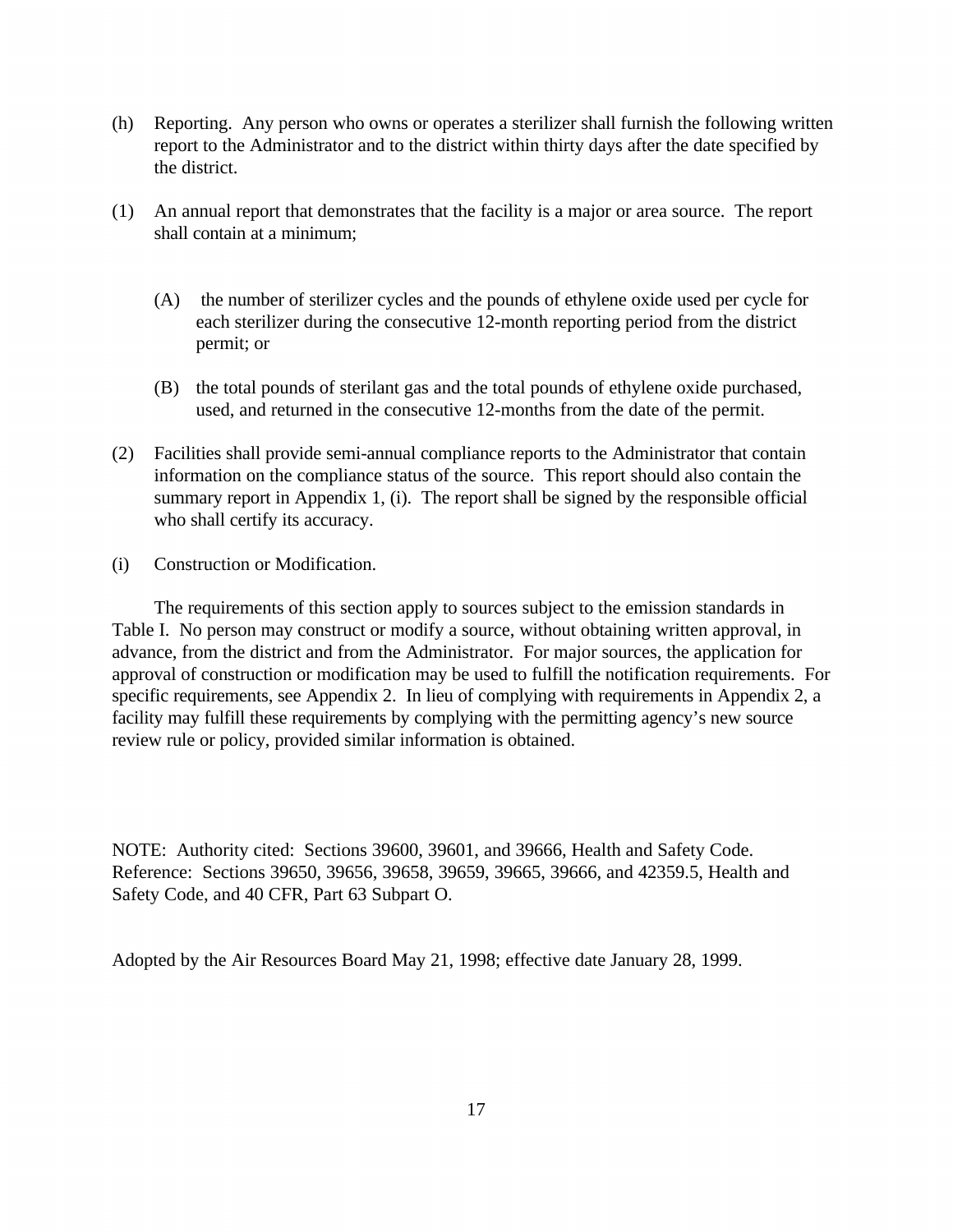### **Appendix 1 Requirements for Continuous Monitoring Systems (CMS)**

- (a) General Requirements
- (1) When the effluent from a single source, or when two or more sources are combined before being released to the atmosphere, the owner or operator shall install an applicable CMS on each effluent.
- (2) When the effluent from one source is released to the atmosphere through more than one point, the owner or operator shall install an applicable CMS at each emission point unless the installation of fewer systems is approved by the Administrator.
- (3) If more than one Continuous Emission Monitoring System (CEMS) is used to measure the emissions from one source, the owner or operator shall report the results as required for each CEMS.
- (4) The owner or operator shall record the date and time during which a CMS is malfunctioning or inoperative, except for zero (low level) and high level checks. Also records of all required CMS measurements (including monitoring data recorded during unavoidable CMS breakdowns and out-of-control periods) shall be maintained.
- (b) Recordkeeping The owner or operator shall maintain the following records:
- (1) All results of performance tests, and CMS performance evaluations;
- (2) All CMS calibration checks;
- (3) All adjustments and maintenance performed on CMS (including the nature and cause of any malfunction and the corrective action taken or preventive measures adopted);
- (4) For facilities using 20,000 pounds or more of ethylene oxide per 12 month consecutive period, all procedures that are part of a quality control program developed and implemented for CMS;
- (5) The specific identification (i.e., the date and time of commencement and completion) of each period of excess emissions and parameter monitoring exceedances, as defined in the standard, that occurs during periods other than startups, shutdowns, and malfunctions of the affected source; and
- (6) The total process operating time during the reporting period.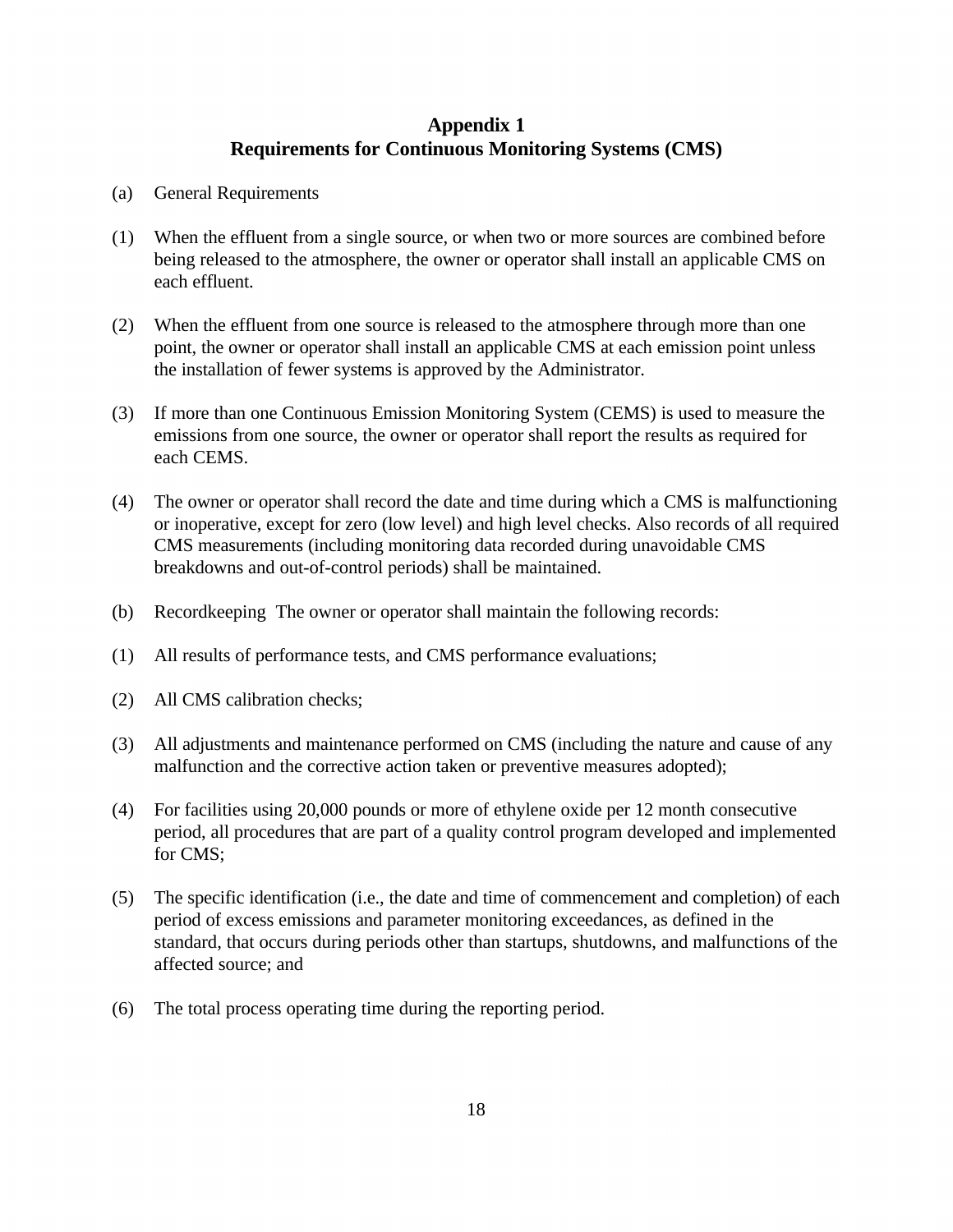- (c) Additional Reporting The owner or operator shall submit to the Administrator a semiannual summary report. The summary report shall contain, at a minimum, the information in (h) of this subsection. In addition if the duration of excess emissions or process or control system parameter exceedances for the reporting period exceeds 1 percent or the total CMS downtime exceeds 5 percent of the reporting period, an excess emissions and continuous monitoring system performance report shall be submitted semiannually as well. The performance report shall contain, at a minimum, all information required in (h) of this subsection.
- (d) Operation and maintenance of continuous monitoring systems. Each CMS shall be maintained and operated as specified in this subsection, and in a manner consistent with good air pollution control practices.
- (1) All CMS shall be installed such that representative measurements of emissions or process parameters are obtained.
- (2) All CMS shall be installed, operational, and the data verified either prior to or in conjunction with conducting performance tests. Verification of operational status shall, at a minimum, include completion of the manufacturer's written specifications or recommendations for installation, operation, and calibration of the system.
- (e) Quality control program. (Sources using 20,000 pounds or more EtO per 12 consecutive months)
- (1) The owner or operator shall develop and implement a CMS quality control program. As part of the quality control program, the owner or operator shall develop and submit upon request by the Administrator, a site-specific performance evaluation test plan for the CMS performance evaluation. In addition, each quality control program shall include, at a minimum, a written protocol that describes procedures for each of the following operations:
	- (A) Initial and any subsequent calibration of the CMS;
	- (B) Determination and adjustment of the calibration drift of the CMS;
	- (C) Preventive maintenance of the CMS, including spare parts inventory;
	- (D) Data recording, calculations, and reporting;
	- (E) Accuracy audit procedures, including sampling and analysis methods; and
	- (F) Program of corrective action for a malfunctioning CMS.
- (2) The owner or operator shall keep these written procedures on record for the life of the affected source or until the affected source is no longer subject to the provisions of this section, to be made available for inspection, upon request, by the Administrator. If the performance evaluation plan is revised, the owner or operator shall keep previous (i.e., superseded) versions of the performance evaluation plan on record to be made available for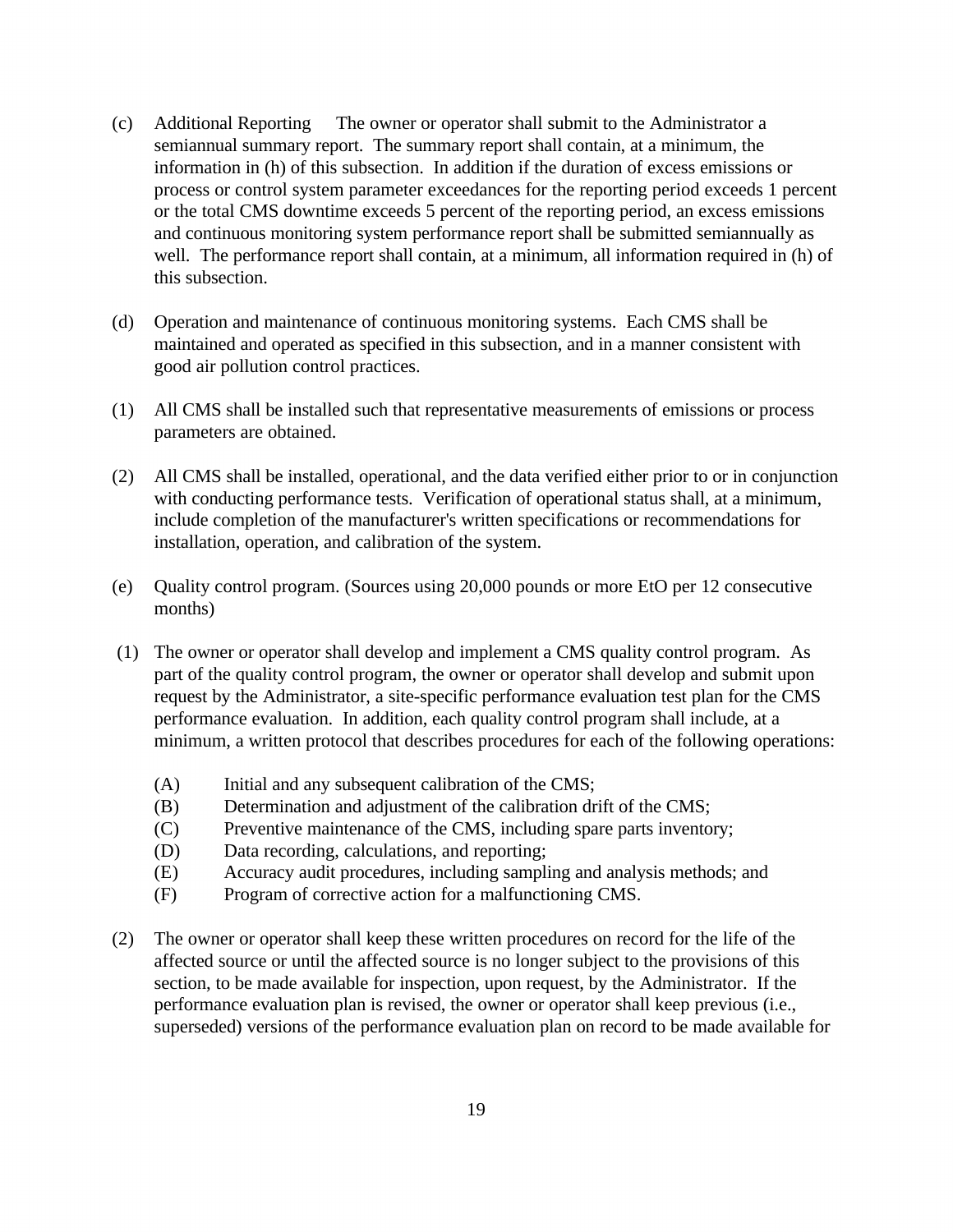inspection, upon request, by the Administrator, for a period of 5 years after each revision to the plan.

- (f) Performance evaluation of continuous monitoring systems.
- (1) If the Administrator requests a performance evaluation, the evaluation shall be conducted according to the applicable specifications and procedures described in this subsection.
- (2) Notification of performance evaluation. The owner or operator shall notify the Administrator in writing of the date of the performance evaluation simultaneously with the notification of the performance test date or at least 60 days prior to the date the performance evaluation is scheduled to begin if no performance test is required.
- (3) Submission of site-specific performance evaluation test plan. (A) Before conducting a required CMS performance evaluation, the owner or operator shall develop and submit a site-specific performance evaluation test plan to the Administrator for approval. The performance evaluation test plan shall include the evaluation program objectives, an evaluation program summary, the performance evaluation schedule data quality objectives, and both an internal and external quality assurance (QA) program. Data quality objectives are the pre-evaluation expectations of precision, accuracy, and completeness of data.

(B) The internal QA program shall include, at a minimum, the activities planned by routine operators and analysts to provide an assessment of CMS performance. The external QA program shall include, at a minimum, systems audits that include the opportunity for on-site evaluation by the Administrator of instrument calibration, data validation, sample logging, and documentation of quality control data and field maintenance activities.

(C) The owner or operator shall submit the site-specific performance evaluation test plan to the Administrator (if requested) at least 60 days before the performance test or performance evaluation is scheduled to begin, or on a mutually agreed upon date. Review and approval of the performance evaluation test plan by the Administrator will occur with the review and approval of the site-specific test plan (if review of the site-specific test plan is requested).

(D) In the event that the Administrator fails to approve or disapprove the site-specific performance evaluation test plan within the specified time period, the following conditions shall apply.

> 1. If the owner or operator intends to demonstrate compliance by using an alternative to a monitoring method specified in this measure, the owner or operator shall refrain from conducting the performance evaluation until the Administrator approves the use of the alternative method.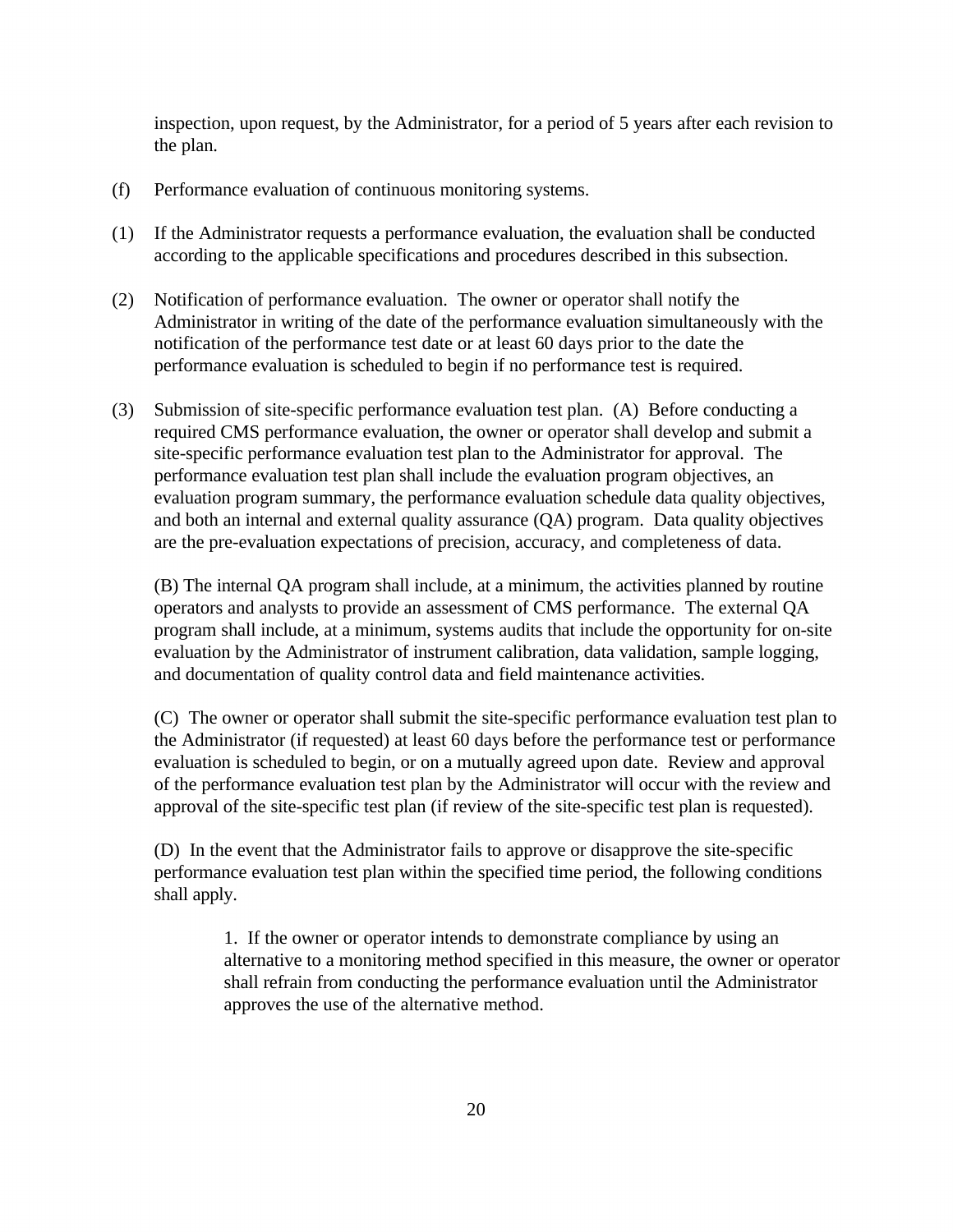2. If the Administrator does not approve the use of the alternative method within 30 days before the performance evaluation is scheduled to begin, the performance evaluation deadlines may be extended such that the owner or operator shall conduct the performance evaluation within 60 calendar days after the Administrator approves the use of the alternative method. 3. Notwithstanding the requirements in section  $(f)(3)(D)1$ . and  $(f)(3)(D)2$ , the owner or operator may proceed to conduct the performance evaluation as required in this section (without the Administrator's prior approval of the site-specific performance evaluation test plan) if he/she subsequently chooses to use the specified monitoring method(s) instead of an alternative.

- (4) Neither the submission of a site-specific performance evaluation test plan for approval, nor the Administrator's approval or disapproval of a plan, nor the Administrator's failure to approve or disapprove a plan in a timely manner shall;
	- (A) Relieve an owner or operator of legal responsibility for compliance with any applicable provisions of this part or with any other applicable Federal, State, or local requirement; or
	- (B) Prevent the Administrator from implementing or enforcing this part or taking any other action under the Act.
- (5) Conduct of performance evaluation and performance evaluation dates. The owner or operator of an affected source shall conduct a performance evaluation of a required CMS during any performance test required in accordance with the applicable performance specification as specified in the standard. If a performance test is not required, or the requirement for a performance test has been waived, the owner or operator of an affected source shall conduct the performance evaluation not later than 180 days after the appropriate compliance date, or as otherwise specified in the standard.
- (6) Reporting performance evaluation results. The owner or operator shall furnish the Administrator a copy of a written report of the results of the performance evaluation simultaneously with the results of the performance test within 60 days of completion of the performance evaluation if no test is required, unless otherwise specified in the standard. The Administrator may request that the owner or operator submit the raw data from a performance evaluation in the report of the performance evaluation results.
- (g) Use of an alternative monitoring method. Until permission to use an alternative monitoring method has been granted by the Administrator under this paragraph, the owner or operator of an source remains subject to the requirements of this section and the standard.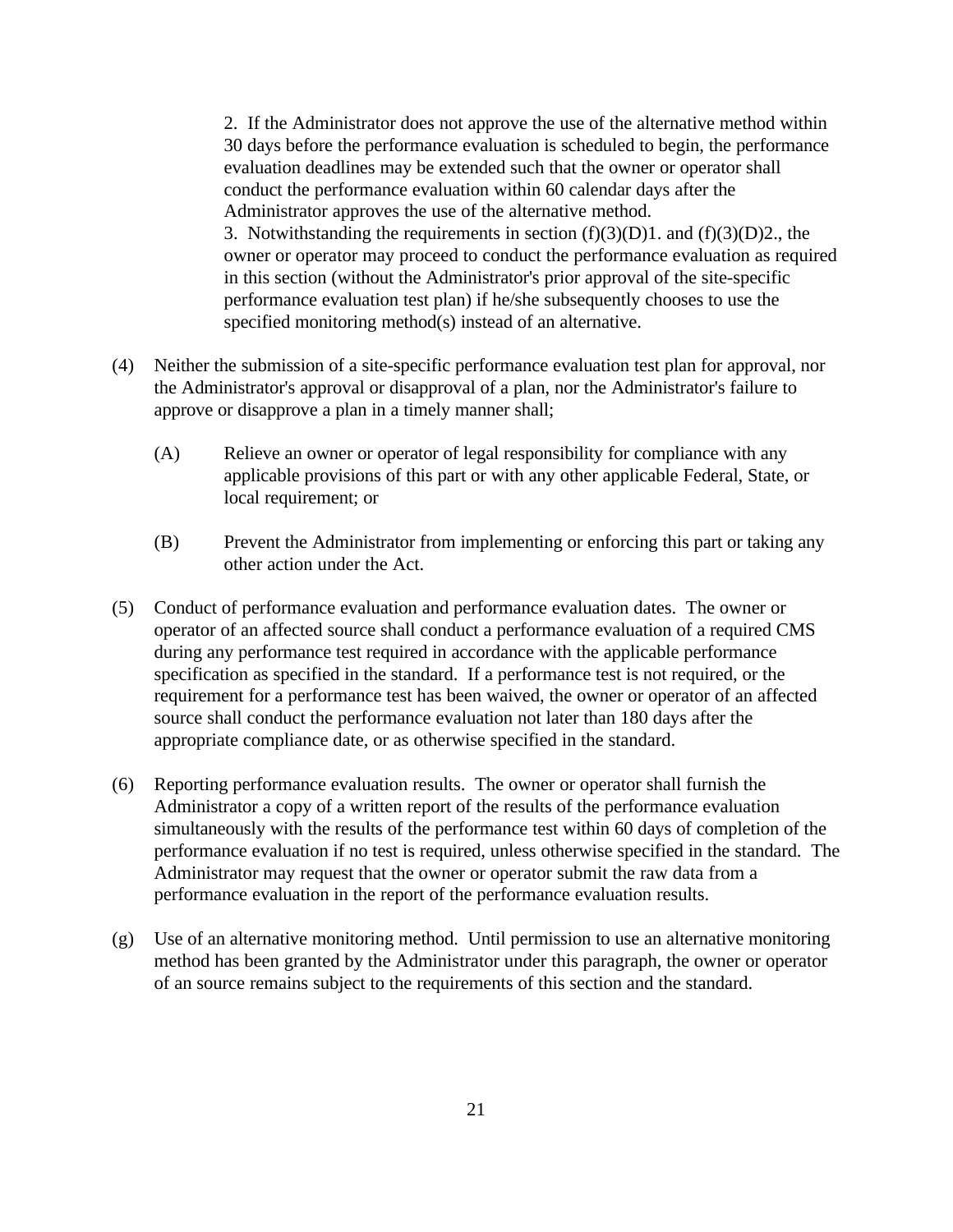- (1) Request to use alternative monitoring method. (A) An owner or operator who wishes to use an alternative monitoring method shall submit an application to the Administrator. The application may be submitted at any time provided that the monitoring method is not used to demonstrate compliance with the standard or other requirement. If the alternative monitoring method is to be used to demonstrate compliance with the standard, the application shall be submitted not later than with the site specific test plan (if requested), with the site-specific performance evaluation plan (if requested), or at least 60 days before the performance evaluation is scheduled to begin.
	- (B) The application shall contain a description of the proposed alternative monitoring system and a performance evaluation test plan, if required. In addition, the application shall include information justifying the owner or operator's request for an alternative monitoring method, such as the technical or economic infeasibility, or the impracticality, of the affected source using the required method.
	- (C) The owner or operator may submit the information required in this paragraph well in advance of the submittal dates to ensure a timely review by the Administrator in order to meet the compliance demonstration date specified in this section or the standard.
- (2) After receipt and consideration of written application, the Administrator may approve alternatives to any monitoring methods or procedures of this part including, but not limited to, the following:
	- (A) Alternative monitoring requirements when installation of a CMS specified by the standard would not provide accurate measurements due to liquid water or other interferences caused by substances within the effluent gases;
	- (B) Alternative monitoring requirements when the affected source is infrequently operated;
	- (C) Alternative locations for installing CMS when the owner or operator can demonstrate that installation at alternate locations will enable accurate and representative measurements;
	- (D) Alternate procedures for performing daily checks of zero (low-level) and high-level drift that do not involve use of high-level gases or test cells;
	- (E) Alternatives to the American Society for Testing and Materials (ASTM) test methods or sampling procedures specified by any relevant standard;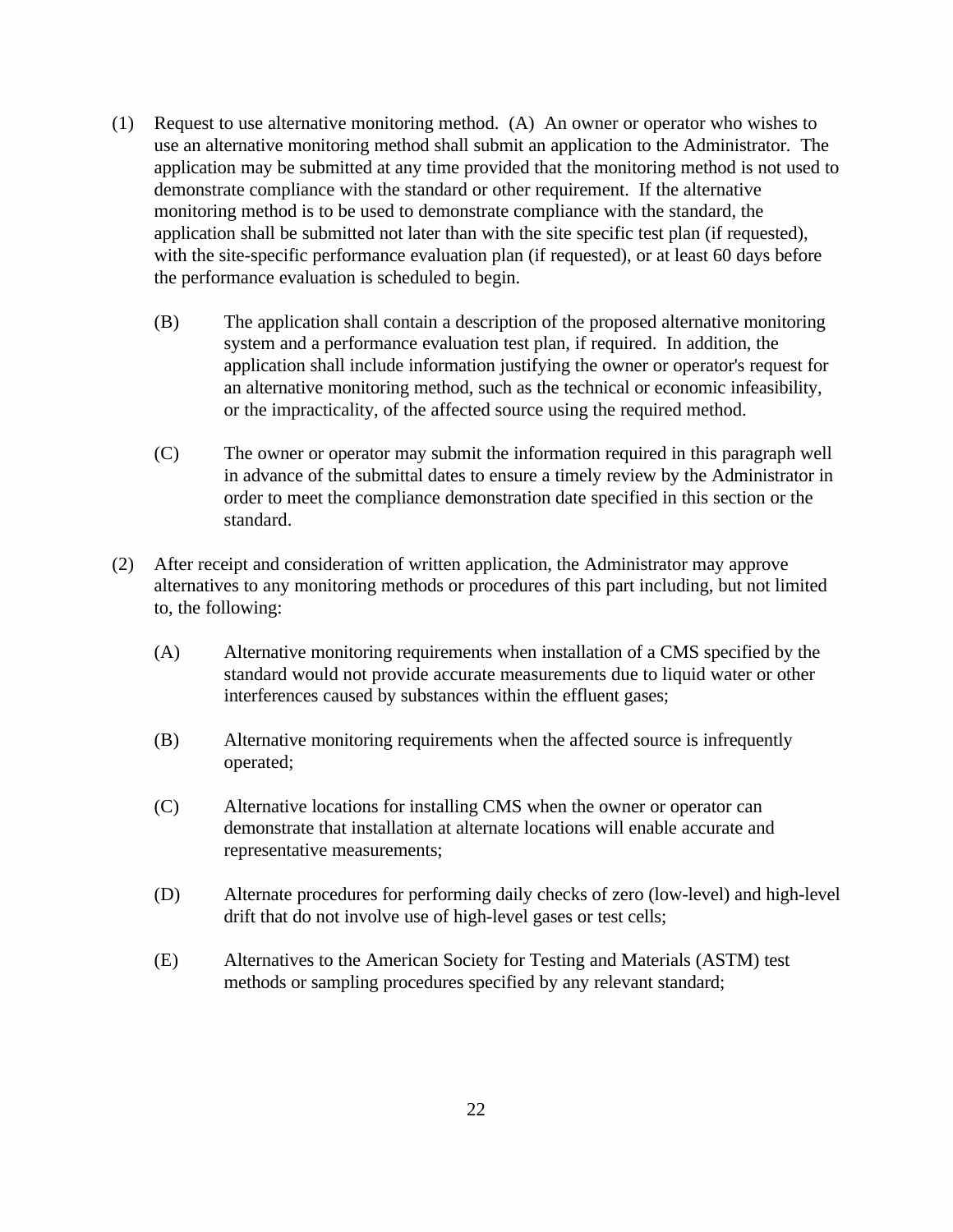- (F) Alternative monitoring requirements when the effluent from a single affected source or the combined effluent from two or more affected sources is released to the atmosphere through more than one point.
- (3) Status of request to use alternative monitoring method.
	- (A) The Administrator will notify the owner or operator of approval or intention to deny approval of the request to use an alternative monitoring method within 30 calendar days after receipt of the original request and within 30 calendar days after receipt of any supplementary information that is submitted. Before disapproving any request to use an alternative monitoring method, the Administrator will notify the applicant of the Administrator's intention to disapprove the request together with:
	- 1. Notice of the information and findings on which the intended disapproval is based.
	- 2. Notice of opportunity for the owner or operator to present additional information to the Administrator before final action on the request. At the time the Administrator notifies the applicant of his or her intention to disapprove the request, the Administrator will specify how much time the owner or operator will have after being notified of the intended disapproval to submit the additional information.
	- (B) If the Administrator approves the use of an alternative monitoring method for a source, the owner or operator shall continue to use the alternative monitoring method until he or she receives approval from the Administrator to use another monitoring method.
- (4) If the Administrator finds reasonable grounds to dispute the results obtained by an alternative monitoring method, requirement, or procedure, the Administrator may require the use of a specific method, requirement, or procedure. If the results of the specified and alternative method, requirement, or procedure do not agree, the results obtained by the specified method, requirement, or procedure shall prevail.
- (h) Monitoring data recorded during periods of unavoidable CMS breakdowns, out-of-control periods, repairs, maintenance periods, calibration checks, and zero (low-level) and high-level adjustments shall not be included in any data average computed.
- (1) A CMS is out of control if;
	- (A) The zero (low-level), mid-level, or high level calibration drift (CD) exceeds two times the applicable performance specification; or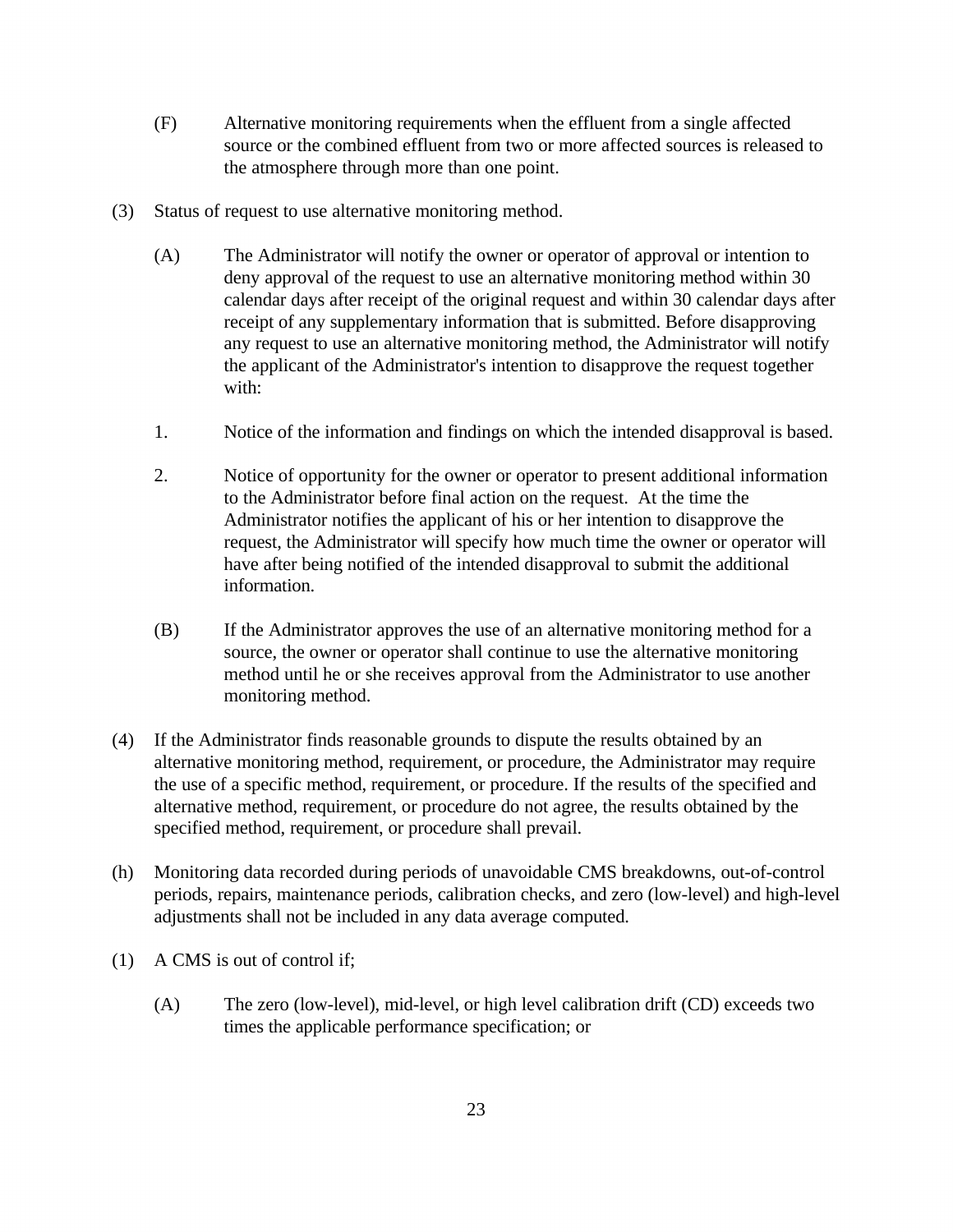- (B) The CMS fails a performance test audit, relative accuracy test audit, or linearity test audit.
- (i) Summary Report Gaseous and Continuous Monitoring System Performance.

The summary report shall contain the following information:

- (1) The company name and address of the source;
- (2) The date of the report, and the beginning and ending dates of the reporting period;
- (3) A brief description of the process units;
- (4) The emission and operating parameter limitations specified in the standard;
- (5) The monitoring equipment manufacturer(s) and model number(s);
- (6) The date of the latest CMS certification or audit;
- (7) The total operating time during the reporting period;
- (8) An emissions data summary, including the total duration of excess emissions during the reporting period (recorded in hours), the total duration of excess emissions expressed as a percent of the operating time during the reporting period, and a breakdown of the total duration of excess emissions during the reporting period into those that are due to startup/shutdown, control or monitoring equipment problems, process or process equipment problems, quality assurance, quality control calibrations, other known causes, and other unknown causes;
- (9) A CMS performance summary, including the total CMS downtime recorded in hours, the total duration of CMS downtime expressed as a percent of the total source operating time during that reporting period, and a breakdown of the total CMS downtime during the reporting period into periods that are due to monitoring equipment malfunctions, nonmonitoring equipment malfunctions, quality assurance, quality control calibrations, other known causes, and other unknown causes;
- (10) A description of any changes in CMS, processes, or controls since the last reporting period; and
- (11) The name, title, and signature of the responsible official who is certifying the accuracy of the report.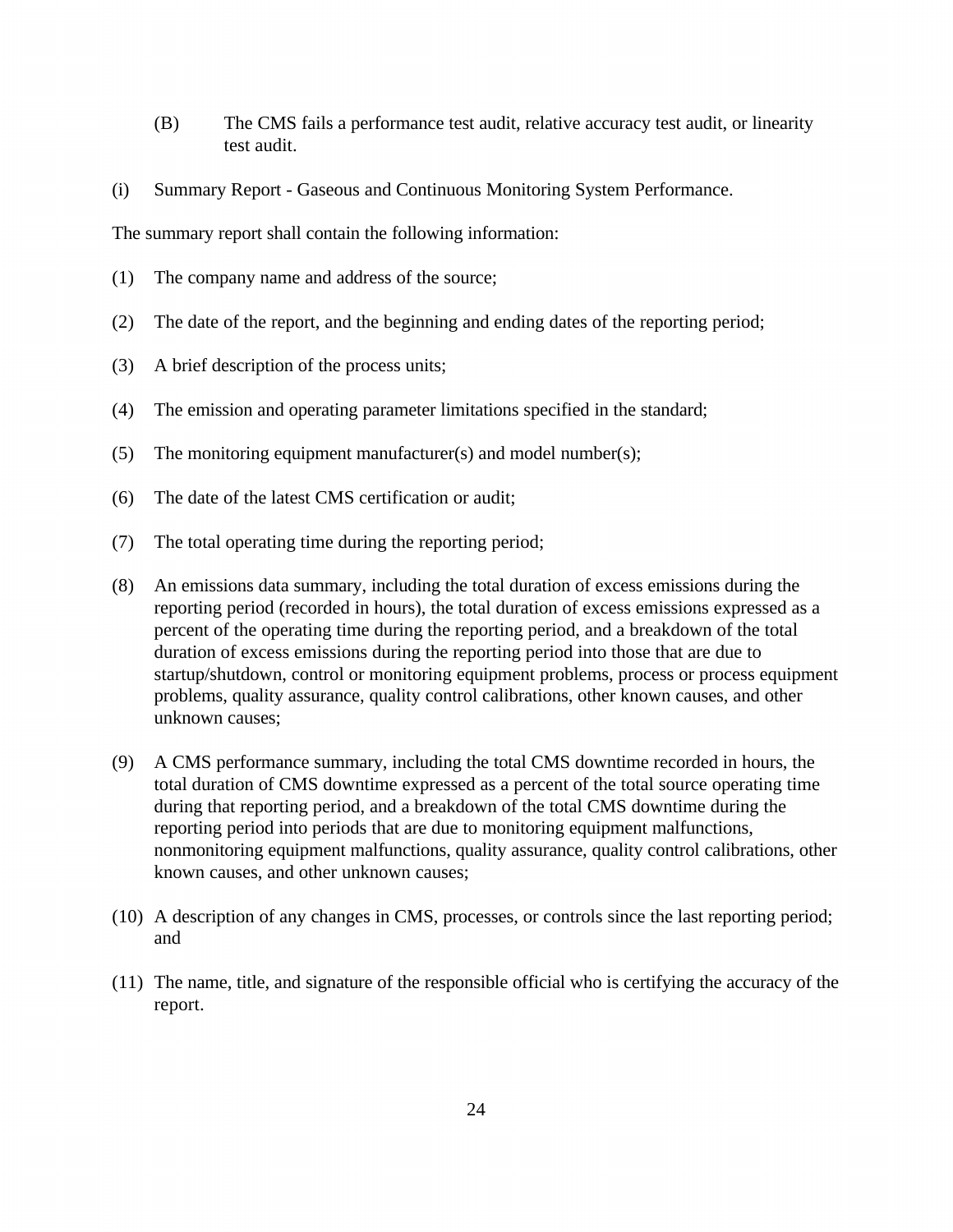(j) Excess Emissions and Continuous Monitoring System Performance Report.

The excess emission report shall contain the following information:

- (1) The name, title, and signature of the responsible official who is certifying the accuracy of the report;
- (2) The date and time identifying each period during which the CMS was inoperative except for zero (low-level) and high-level checks;
- (3) The date and time the identifying each period during which the CMS was out of control;
- (4) The specific identification (i.e. the date and time of commencement and completion) of each period of excess emissions and parameter monitoring exceedances, that occurs during periods other than startups, shutdowns, and malfunctions;
- (5) The specific identification (i.e. the date and time of commencement and completion) of each period of excess emissions and parameter monitoring exceedances, that occurs during startups, shutdowns, and malfunctions;
- (6) The nature and cause of any malfunction if known;
- (7) The corrective action taken or preventive measures adopted;
- (8) The nature of the repairs or adjustments to the CMS that was inoperative or out of control; and
- (9) The total process operating time during the reporting period.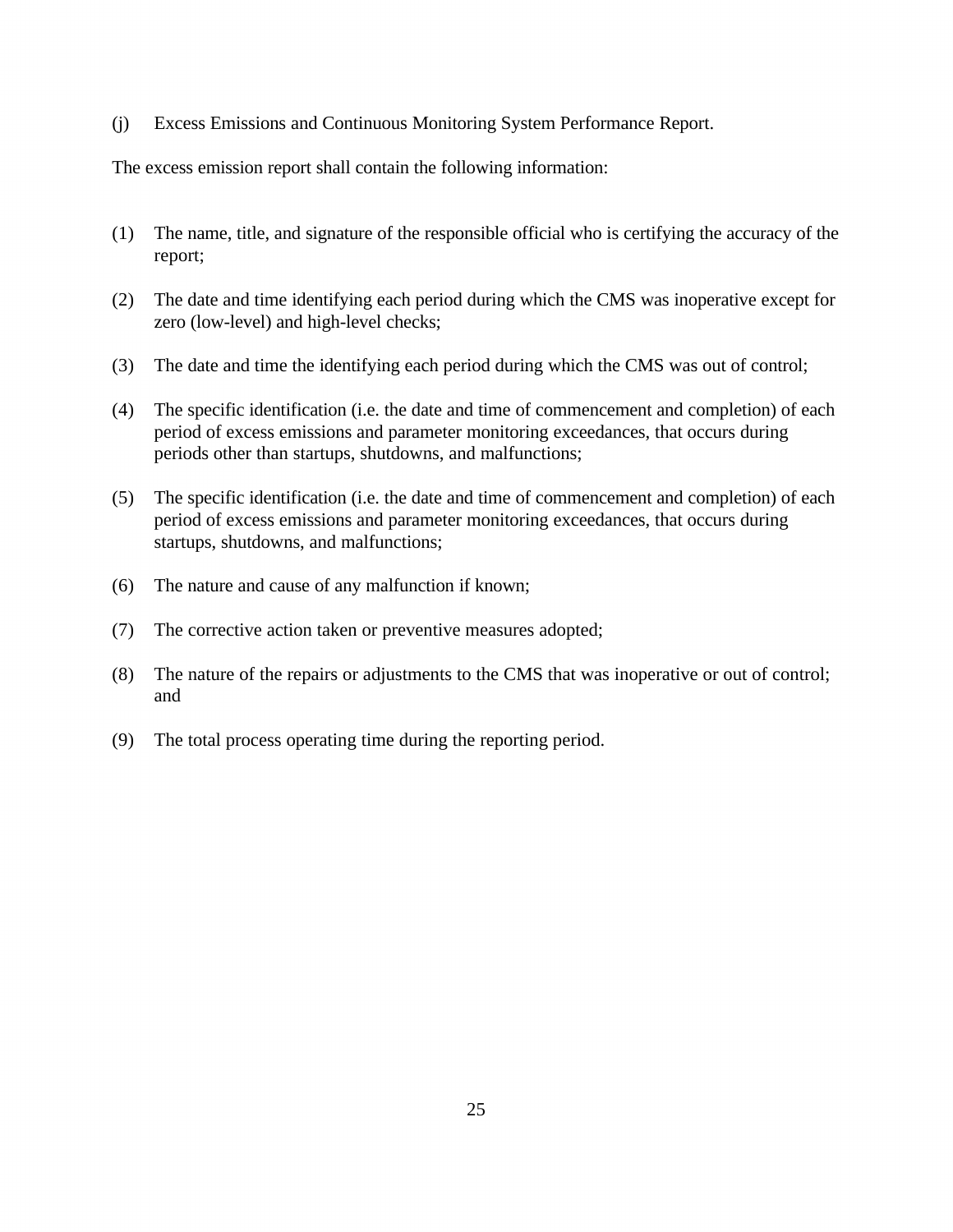#### **Appendix 2 Application for Construction or Modification**

(a) General requirements.

An owner or operator shall submit to the district and Administrator an application for approval of the construction of a new affected source, or the modification of an existing source. Each application for approval of construction or modification shall include at a minimum:

- (1) The applicant's name and address;
- (2) A notification of intention to construct a new affected source or make any modification as defined in section  $93108(a)(7)$ ;
- (3) The address (i.e., physical location) or proposed address of the source;
- (4) An identification of the relevant standard that is the basis of the application;
- (5) The expected commencement date of the construction or modification;
- (6) The expected completion date of the construction or modification. Facilities undergoing modification shall provide a brief description of the components that are to be replaced;
- (7) The anticipated date of (initial) startup of the source;
- (8) The mixture (100%, 12/88, 8/92 etc.,) and quantity of ethylene oxide emitted by the source, reported in units and averaging times and in accordance with the test methods specified in the standard, or if actual emissions data are not yet available, an estimate of the type and quantity of ethylene oxide expected to be emitted by the source reported in units and averaging times specified in the standard. The owner or operator may submit percent reduction information. Operating parameters, such as flow rate, shall be included in the submission to the extent that they demonstrate performance and compliance; and
- (9) An owner or operator who submits estimates or preliminary information in place of the actual emissions data and analysis shall submit the actual, measured emissions data and other correct information as soon as available but no later than with the "notification of compliance status."
- (b) Application for construction. Each application shall include technical information describing the proposed nature, size, design, operating design capacity, and method of operation of the source, including an identification of each point of emission for ethylene oxide and a description of the planned air pollution control system (equipment or method) for each emission point. The description of the equipment to be used for the control of